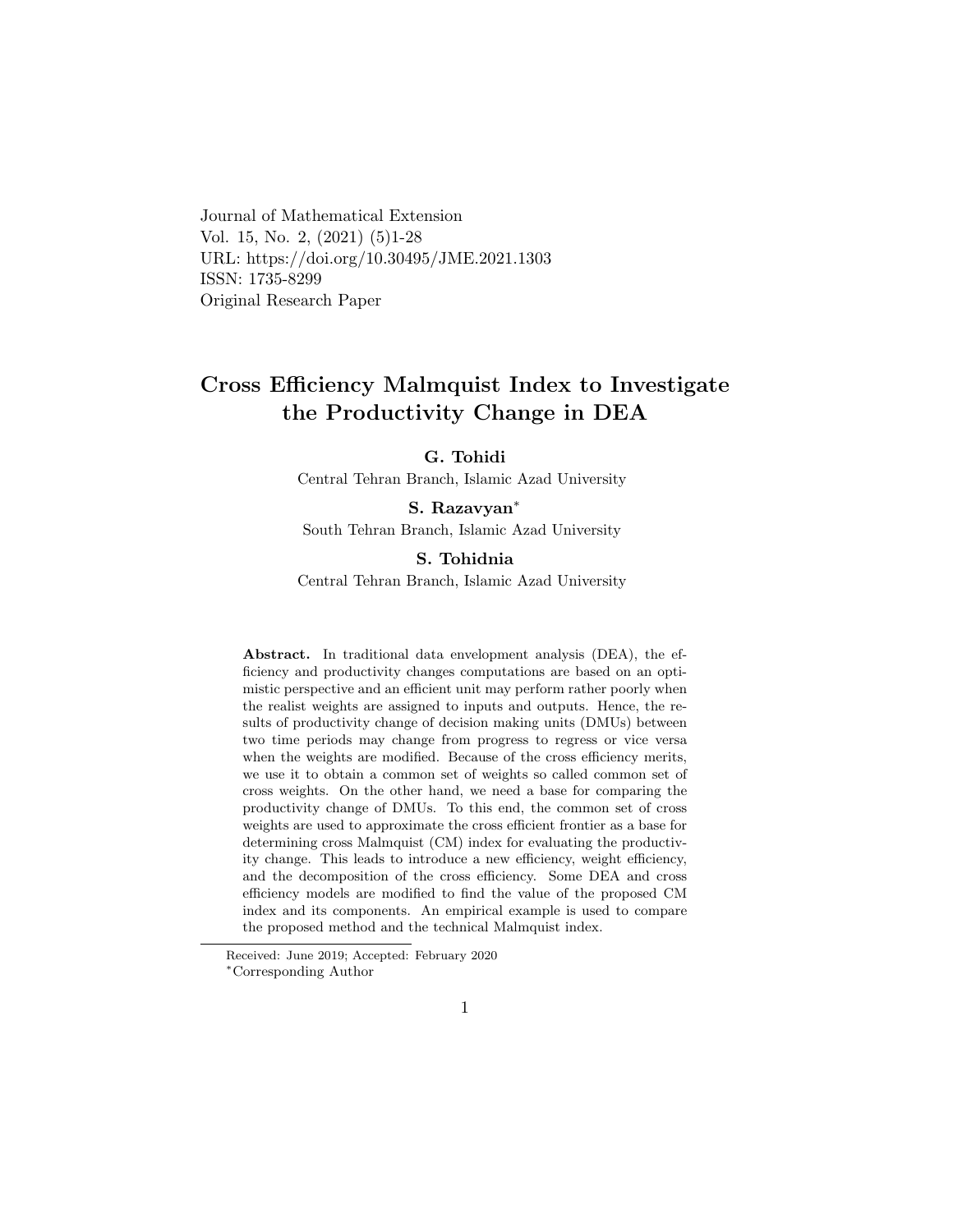AMS Subject Classification: 90C05; 90C08

Keywords and Phrases: Data envelopment analysis (DEA), Cross efficiency, Malmquist index, Productivity, Common set of weights (CSW)

### 1 Introduction

The basic idea of the cross efficiency is to use data envelopment analysis (DEA)  $\left[6\right]$  in a peer-evaluation instead of a self-evaluation  $\left[11\right]$ . The best relative efficiency can be achieved for each decision making unit (DMU) by the weights obtained in self evaluations, while in peer-evaluation each DMU to be evaluated with the weights determined by the other DMUs. These are some of the advantages of the cross efficiency method: The producer eliminates unrealistic weight schemes without requiring the elicitation of weight restrictions from application area experts as well as the cross efficiency discriminates effectively to differentiate between good and poor performance [\[1\]](#page-24-1).

Doyle and Green [\[10\]](#page-25-1) presented mathematical formulations for possible implementations of aggressive and benevolent cross efficiencies. The aggressive models are focused on obtaining the set of optimal weights where not only maximize the efficiency of the DMU under evaluation but also to minimize the average efficiency of the other DMUs. The idea in the benevolent method is to choose the set of optimal weights maximizing not only the efficiency of the DMU under evaluation but also the average efficiency of other DMUs. To avoid the difficulty of choosing between the aggressive and benevolent formulations, Wang and Chin [\[28\]](#page-26-0) proposed the neutral DEA model to determine a set of input and output weights for each DMU without being aggressive or benevolent to the others which maximizes the relative efficiency of each output and reduces the number of zero weights of outputs. However, the neutral DEA model cannot reduce the number of zero weights among inputs. To resolve this problem, Wang et al. [\[29\]](#page-27-0) proposed a simultaneously input-and output-oriented weight determination DEA model for the cross efficiency evaluation.

DEA allows individual DMUs to select the most advantageous weights in calculating their efficiency. Therefore, there is a high flexibility in DEA for selecting the weights and it leads to comparison of DMUs on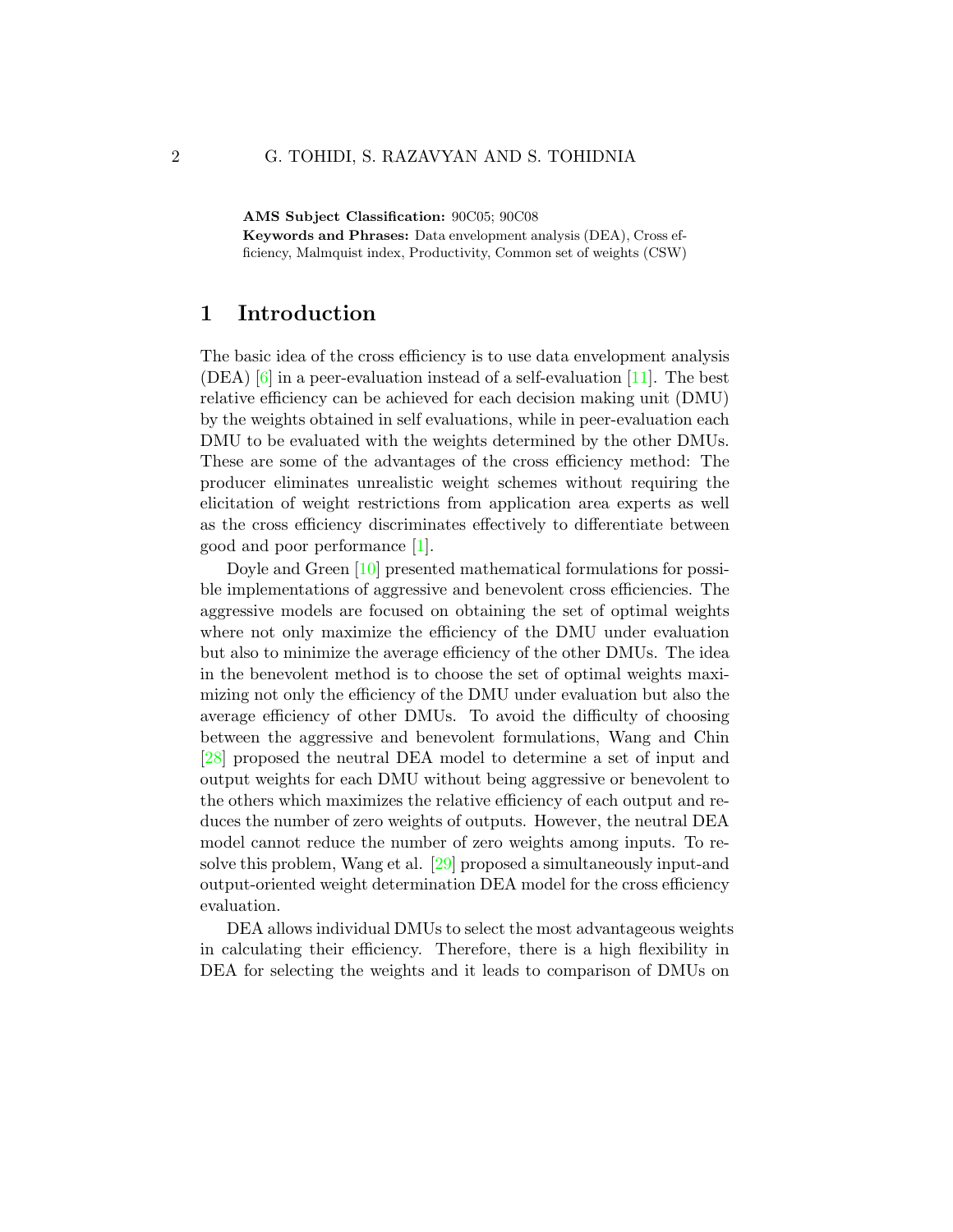uncommon bases. To this end, the Common Set of Weights (CSW) method in DEA was initially introduced by Cook et al. [\[8\]](#page-25-2) and developed by Roll et al. [\[23\]](#page-26-1). In this paper, we use cross efficiency of DMUs to obtain a common set of weights (CSW) so called common set of cross weights. Accordingly, we need a common base to determine the productivity changes of DMUs from one periods to another.

To estimate productivity change of a DMU over time, Malmquist index (MI) that was first introduced in literature by Caves et al. [\[5\]](#page-24-2) have been the most commonly used  $[7, 15]$  $[7, 15]$  $[7, 15]$ . Using DEA efficiency scores, Färe et al. [\[13\]](#page-25-4) decomposed the constant returns to scale Malmquist index (MI) into technical efficiency change (TEC) and technical change (TC). Infeasibility can occur when linear programming (LP) techniques are used to compute and decompose of this index. Pastor and Lovell [\[20\]](#page-26-2) demonstrated that the source of above problem is the specification of adjacent period technologies. A global index with technology formed from data of all DMUs in all periods. It is immune to LP infeasibility and it satisfies circularity. In other words, a common base technology can be used to make the circular Malmquist index [\[21\]](#page-26-3). Maniadakis and Thanassoulis [\[18\]](#page-26-4) developed a productivity index that accounts not only for technical efficiency and technical changes but also for allocative efficiency and for the effects of input price change. The cost Malmquist index was extended by Tohidi et al. [\[27\]](#page-26-5) into the profit Malmquist index. Also, Tohidi et al. [\[26\]](#page-26-6) proposed a global cost Malmquist productivity index, that used the weighted average of the inputs' costs for different periods of time and obtained a global cost efficient frontier. To calculate the global Malmquist productivity index, Kao [\[17\]](#page-25-5) proposed a commonweights DEA model for time-series evaluates. Tohidi and Razavyan [\[25\]](#page-26-7) suggested a new index referred to as the circular global profit Malmquist productivity index to remove the difficulty caused by different frontiers in calculating profit efficiency changes and profit efficiency components changes. This index is applicable when the input costs and output prices are known.

Han et al. [\[16\]](#page-25-6) used an improved DEA cross-model to analyze the performance of China ethylene plants. They used cross model to allocate weights for inputs and outputs, and determined the productivity change of China ethylene plants by using their improved DEA cross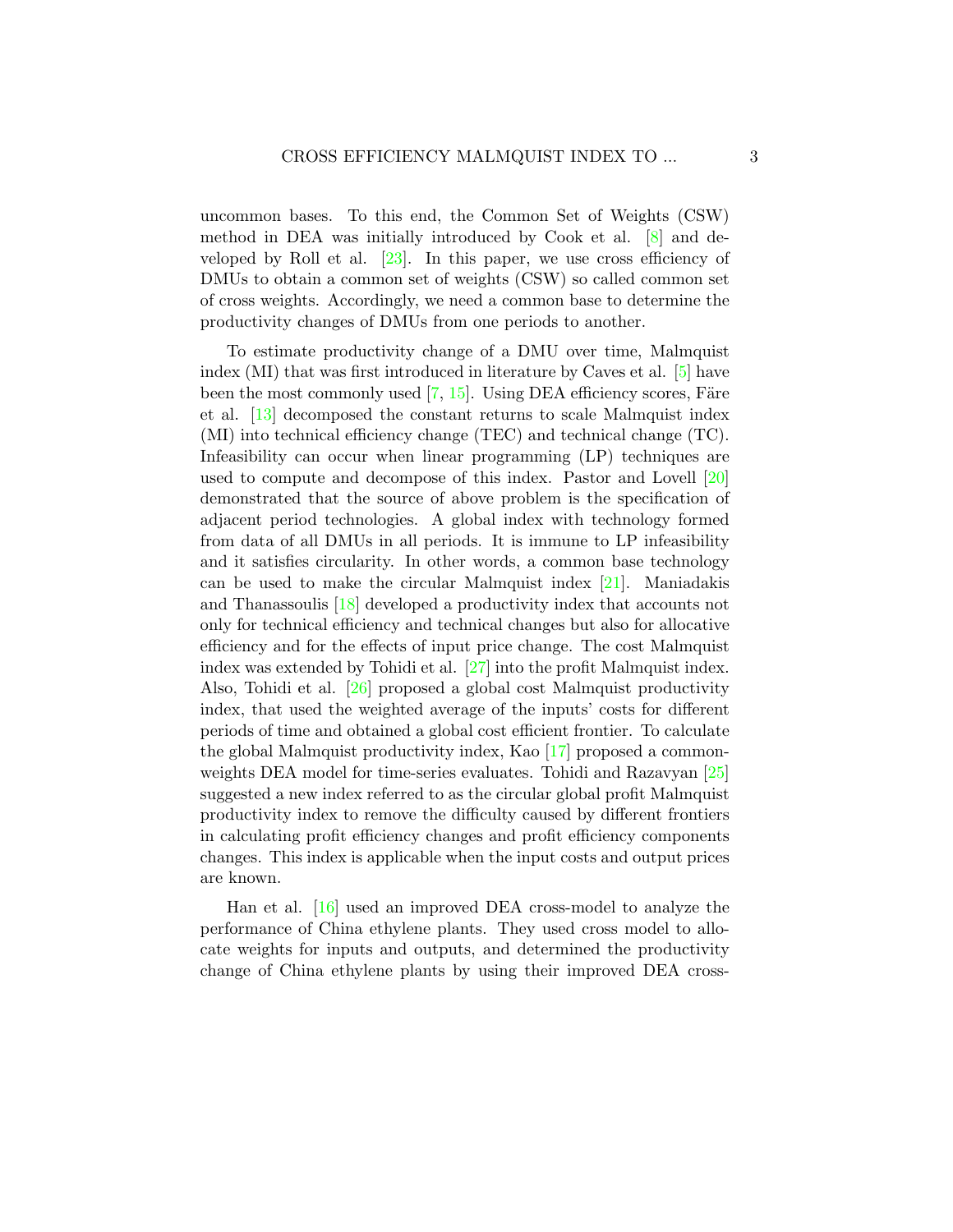model. However, there may be alternative optimal solutions in relation to their improved DEA cross-model, and so the optimal weights for the inputs and outputs may not be unique, while the current paper uses two modified cross efficiency models with unique optimal solution. This development leads to generate unique inputs and output weights for determining unique cross efficiencies under different periods of time.

In traditional DEA, a DMU receives the most favorable efficiency score relative to its peers [\[19\]](#page-26-8). This may lead to distorted view of performance and productivity change by producing scores for some DMUs that overestimated their efficiency. To this end, this paper uses cross efficiency of DMUs to obtain a CSW so called common set of cross weights. The proposed weights are used to approximate the cross efficient frontier as a same base to determine cross Malmquist (CM) index for evaluating the productivity change. This leads to introduce a new efficiency, weight efficiency (WE), and the decomposition of the cross efficiency. Then, some DEA and cross efficiency models are modified to find the value of the proposed CM index and its components. The modified cross efficiency models have unique optimal solution. This leads to generate unique input and output weights for determining cross efficiencies. Therefore, all of DMUs are compared with a unique point, which is considered as reference point.This is a fundamental matter to investigate the productivity changes. An empirical example is used to compare the proposed method and the technical Malmquist index.

The rest of this paper is organized as follows. The next section describes a background of DEA. The cross efficient frontier and its properties are presented in Section 3. The CM index and its components are provided in Section 4. In Section 5, we modify some DEA and cross efficiency models to obtain the CM index and its components. Section 6 presents an illustrative empirical example, and finally conclusions are made in Section 7.

### 2 Background

Let  $x_{ij}$  and  $y_{rj}$  be the positive levels of the  $i^{th}(i = 1, \ldots, m)$  input and  $r^{th}(r=1,\ldots,s)$  output, respectively, of the  $j^{th}(j=1,\ldots,n)$  DMU. The efficiency scores which is called the technical efficiency (TE), of DMUs,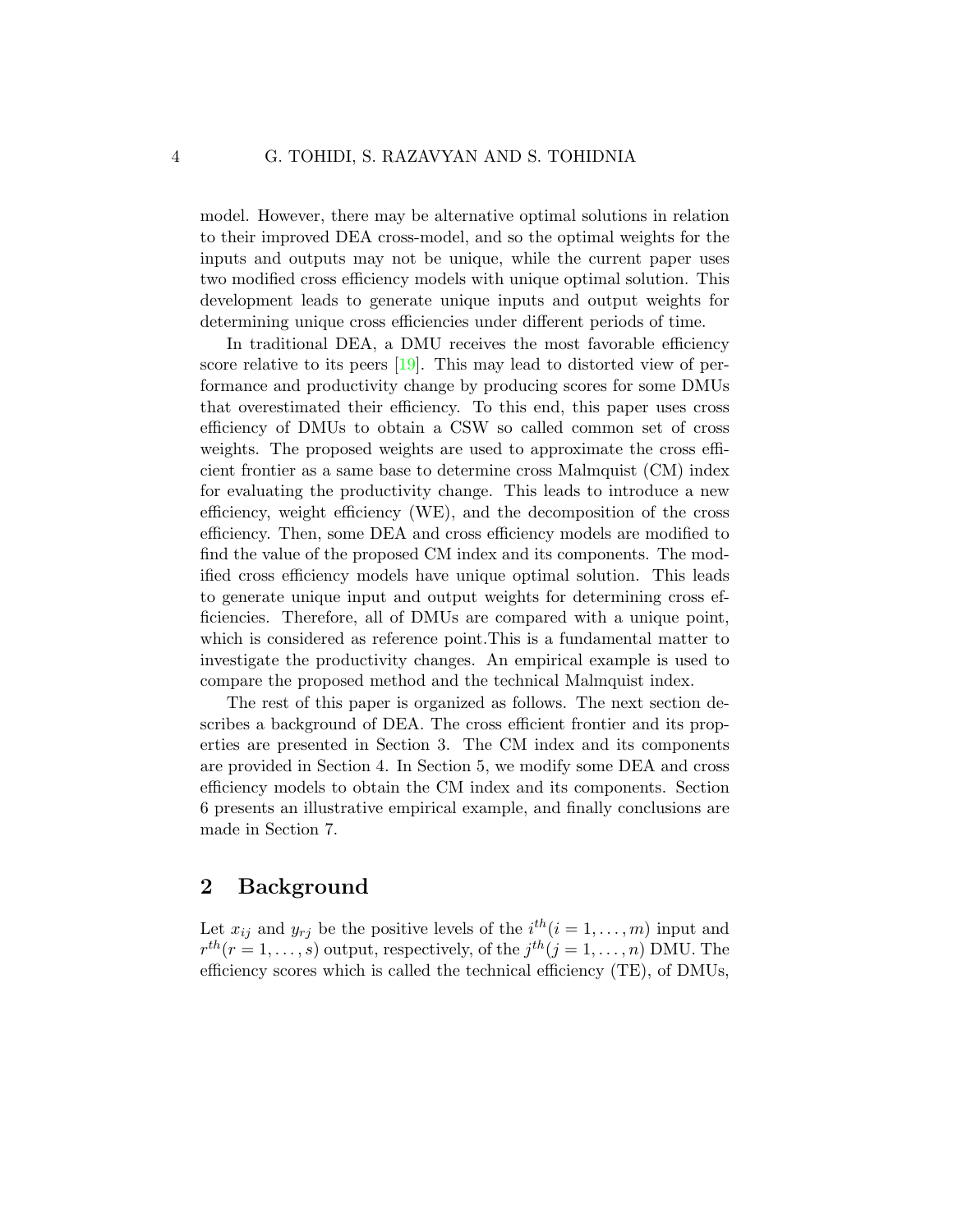say  $\text{DMU}_k$ , can usually be measured by the following CCR model [\[6\]](#page-24-0):

<span id="page-4-0"></span>
$$
E_{kk} = \max \sum_{\substack{r=1 \ s \ p=1}}^{s} u_{rk} y_{rk}
$$
  
s.t. 
$$
\sum_{\substack{i=1 \ s \ n=1}}^{r=1} v_{ik} x_{ik} = 1
$$

$$
\sum_{\substack{r=1 \ u_{rk}, v_{ik} \ge 0, r = 1, \ldots, s, i = 1, \ldots, m,}}^{m} (1)
$$

where  $u_{rk}(r = 1, \ldots, s)$  and  $v_{ik}(i = 1, \ldots, m)$  are decision variables which represent the relative importance of outputs and inputs of the under evaluation DMU,  $\text{DMU}_k$ , respectively. By using the optimal weights of model  $(1), (v_k^*, u_k^*) = (v_{1k}^*, \ldots, v_{mk}^*, u_{1k}^*, \ldots, u_{sk}^*)$  $(1), (v_k^*, u_k^*) = (v_{1k}^*, \ldots, v_{mk}^*, u_{1k}^*, \ldots, u_{sk}^*)$ , the cross efficiency of  $\text{DMU}_j (j = 1, \ldots, n, j \neq k)$  is calculated as follows:

$$
E_{kj} = \frac{\sum_{r=1}^{s} u_{rk}^{*} y_{rj}}{\sum_{i=1}^{m} v_{ik}^{*} x_{ij}}.
$$

For  $\text{DMU}_j(j = 1, \ldots, n)$ , the average of  $E_{kj}(k = 1, \ldots, n)$ ,  $C(x_j, y_j) = \frac{1}{n} \sum_{k=1}^n E_{kj}$ , is treated as the cross efficiency (CE) score for  $\text{DMU}_i$ .

To solve the problem of non-uniqueness of the optimal weights, the aggressive and benevolent models were introduced [\[10\]](#page-25-1). The aggressive and benevolent cross efficiencies are usually not the same. To avoid the difficulty of choosing between the aggressive and benevolent formulations, and to reduce simultaneously the number of zero weights of inputs and outputs, Wang et al. [\[29\]](#page-27-0) proposed the following neutral model to determine a set of input and output weights for each DMU.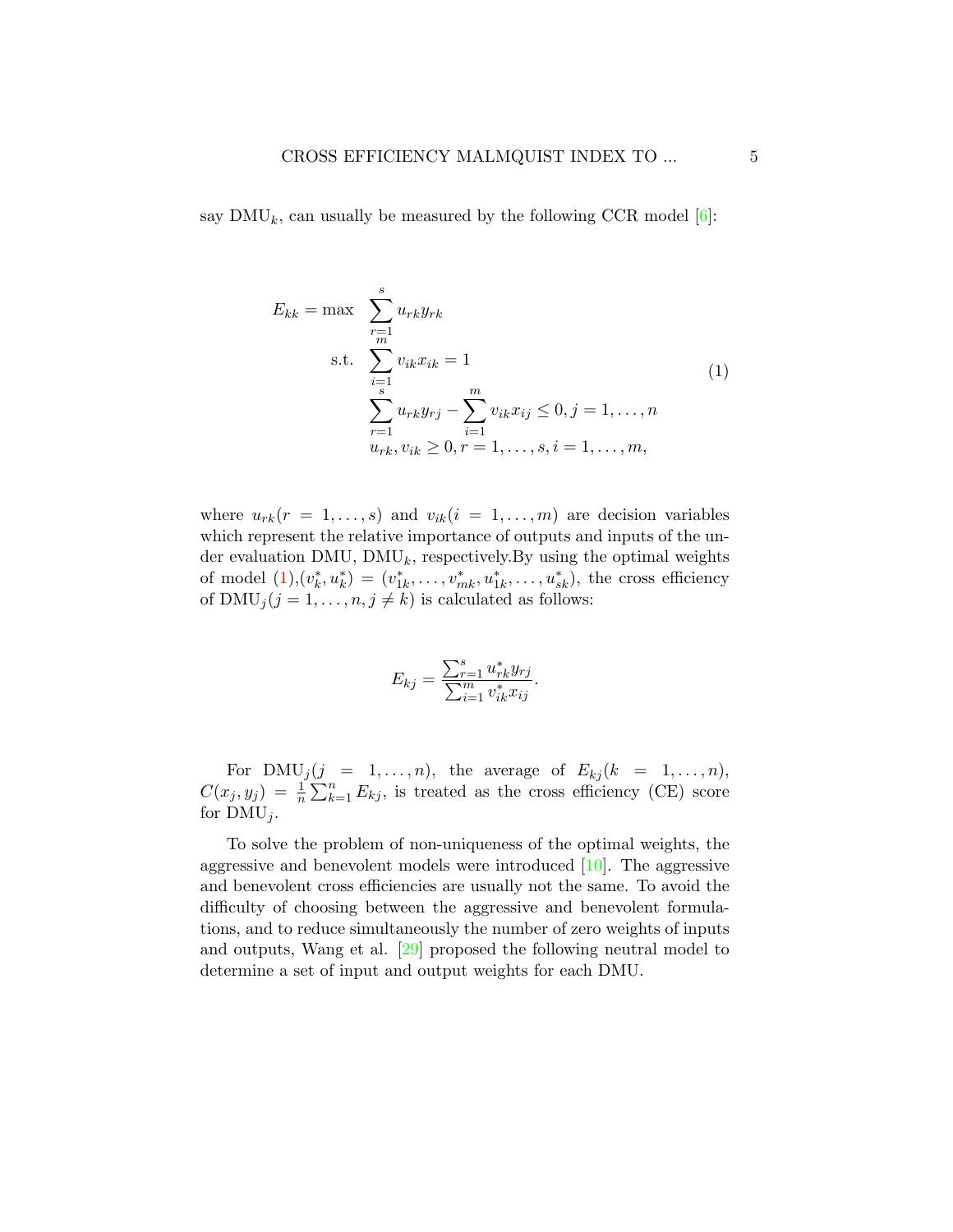<span id="page-5-0"></span>
$$
\max \quad \delta + \gamma
$$
\n
$$
\text{s.t.} \quad \sum_{r=1}^{s} u_{rk} y_{rk} = E_{kk}
$$
\n
$$
\sum_{i=1}^{m} v_{ik} x_{ik} = 1
$$
\n
$$
\sum_{r=1}^{s} u_{rk} y_{rj} - \sum_{i=1}^{m} v_{ik} x_{ij} \leq 0, j = 1, \dots, n, j \neq k
$$
\n
$$
u_{rk} y_{rk} - \delta \geq 0, r = 1, \dots, s
$$
\n
$$
v_{ik} x_{ik} - \gamma \geq 0, i = 1, \dots, m
$$
\n
$$
\delta, \gamma, u_{rk}, v_{ik} \geq 0, r = 1, \dots, s, i = 1, \dots, m.
$$
\n
$$
(2)
$$

where  $\delta$  and  $\gamma$  represent the minimum relative efficiency of the s outputs and  $m$  inputs of  $\text{DMU}_k$ , respectively. So, the economic meaning of model  $(2)$  can be interpreted as a set of input weights for  $\text{DMU}_k$  to choose its each output and each input as efficient, while keeping its CCR efficiency  $(E_{kk})$  unchanged, such that each input can be sufficiently utilized and every output can produce sufficient efficiency as an individual.

## 3 Cross Efficient Frontier

To determine the productivity change and its components by using the cross efficiency, it is necessary to approximate the cross efficient frontier. To this end, this paper uses the cross efficiency scores of DMUs and generates a common set of cross weights. To obtain a common set of cross weights the following model is proposed:

<span id="page-5-1"></span>min 
$$
\delta
$$
  
\ns.t.  $\delta \ge z_j^+, j = 1, ..., n$   
\n $\delta \ge z_j^-, j = 1, ..., n$   
\n
$$
\frac{\sum_{r=1}^s u_r y_{rj} + z_j^+}{\sum_{i=1}^m v_i x_{ij} - z_j^-} = C(x_j, y_j), j = 1, ..., n
$$
  
\n $u_r, v_i \ge \varepsilon > 0, z_j^-, z_j^+ \ge 0, r = 1, ..., s, i = 1, ..., m, j = 1, ..., n,$   
\n(3)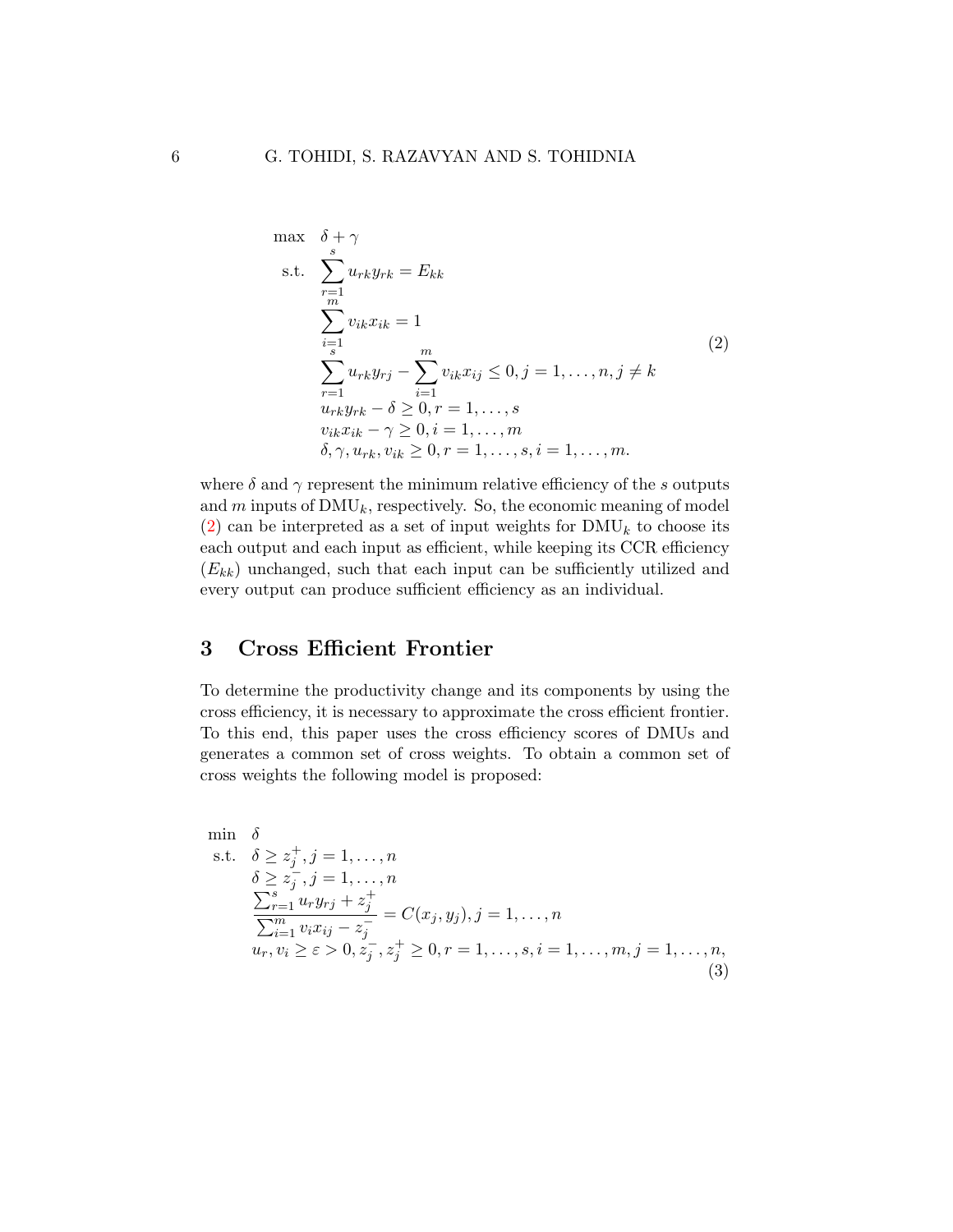where  $\varepsilon$  is a non-Archimedean infinitesimal positive number. Let  $(\overline{v}, \overline{u})$ is the optimal weights of model  $(3)$ . The cross efficient frontier  $(CEF)$  is defined as  $CEF = \{(x, y) | \overline{u}y - \overline{v}x = 0\}$ . In other words, for DMU<sub>i</sub>(j =  $(1,\ldots,n)$  the term  $\frac{\overline{u}y_j}{\overline{v}x_j}$  is considered as an approximation of its cross efficiency. In order to approximation of CEF, the fraction  $\frac{\sum_{r=1}^{s} u_r y_{rj}}{\sum_{i=1}^{m} v_i x_{ij}}$ must be increased by the numerator increasing and/or the denominator decreasing. To implement this, the DMU must minimize the sum of the total virtual gaps to the CEF by adding  $z_j^+$  to  $\sum_{r=1}^s u_r y_{rj}$  and taking  $z_j^$ away from  $\sum_{i=1}^{m} v_i x_{ij}$ . The objective function  $\delta$  minimizes the maximum deviations from  $z_j^+$  and  $z_j^-$ .

Indeed, model [\(3\)](#page-5-1) determines  $(\overline{v}, \overline{u})$  as a common set of cross weights to approximate  $C(x_j, y_j)$  by  $\frac{\overline{u}y_j}{\overline{v}x_j}$ . Model [\(3\)](#page-5-1) can be converted to the following linear programming model:

<span id="page-6-0"></span>
$$
\min \delta \n\text{s.t.} \quad \delta \ge z_j^+, j = 1, \dots, n \n\delta \ge z_j^-, j = 1, \dots, n \n\sum_{r=1}^s u_r y_{rj} + z_j^+ - C(x_j, y_j) (\sum_{i=1}^m v_i x_{ij} - z_j^-) = 0, j = 1, \dots, n \nu_r, v_i \ge \varepsilon > 0, z_j^-, z_j^+ \ge 0, r = 1, \dots, s, i = 1, \dots, m, j = 1, \dots, n.
$$
\n(4)

Model [\(4\)](#page-6-0) is feasible and it has a finite optimal value. Hence, model [\(4\)](#page-6-0) always provides a common set of weights to determine the cross efficient frontier as a base for finding the productivity change and its components by cross efficiency score.

Using  $(v^*, u^*, z^{+*}, z^{-*}, \delta^*)$  as optimal solution of model [\(4\)](#page-6-0) the CEF is defined as  $CEF = \{(x, y)|u^*y - v^*x = 0\}$ , where  $z^{+*} = (z_1^{+*}, \ldots, z_n^{+*})$  $(z_n^{+*}), z^{-*} = (z_1^{-*}, \ldots, z_n^{-*}), v^* = (v_1^*, \ldots, v_m^*)$  and  $u^* = (u_1^*, \ldots, u_s^*)$ . The hyperplane  $CEF = \{(x, y) | u^*y - v^*x = 0\}$  divides the space of  $R^{m+s}$  into two halfspaces where  $T_c = \{(x, y)|x \geq \sum_{j=1}^n \lambda_j x_j, y \leq \sum_{j=1}^n \lambda_j y_j, \lambda_j \geq$  $0, j = 1, \ldots n$ , is in one of its halfspaces. We assume a pair of nonnegative input  $x \in \mathbb{R}^m$  and output  $y \in \mathbb{R}^s$  an activity and express them by the notation  $(x, y)$ .

If DMU<sub>k</sub> is cross efficient, CEF is a supporting hyperplane of  $T_c$  at  $(x_k, y_k)$ , otherwise CEF is not a supporting hyperplane of  $T_c$ . The following Theorems and Corollary demonstrate these properties.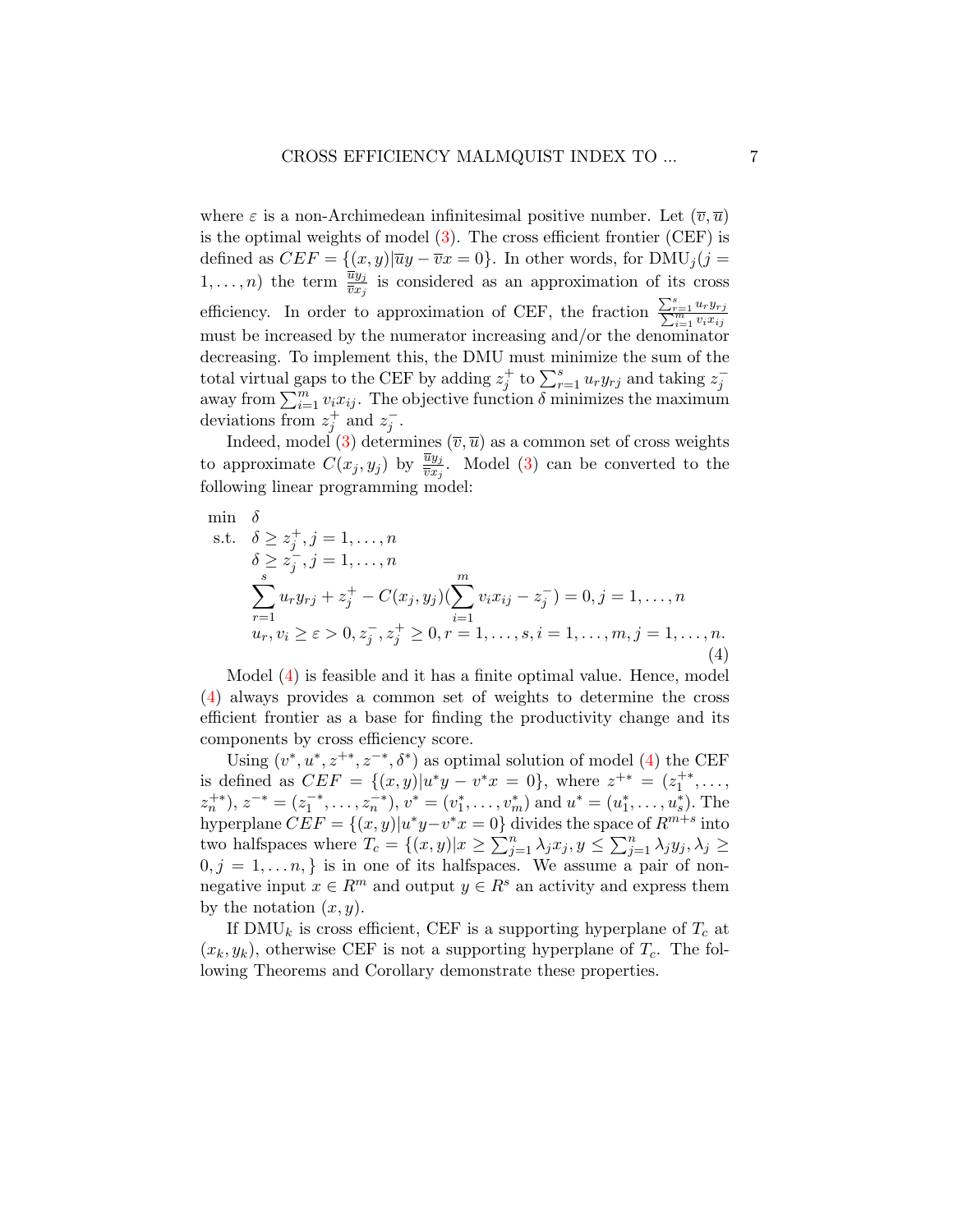**Theorem 1:** Let  $(v^*, u^*, z^{+*}, z^{-*}, \delta^*)$  be an optimal solution of model [\(4\)](#page-6-0). Then,  $\frac{u^*y_j}{v^*x_j}$  $\frac{u\ y_j}{v^*x_j}\leq C(x_j,y_j)$  for  $j=1,\ldots,n$ . **Proof:** The proof is evident.  $\Box$ **Theorem 2:** Let  $(v^*, u^*, z^{+*}, z^{-*}, \delta^*)$  be an optimal solution of model [\(4\)](#page-6-0) and  $H^- = \{(x, y) | u^*y - v^*x \le 0 \}$ . If  $(x, y) \in T_c$ , then  $(x, y) \in H^-$ . **Proof:** Since  $z_j^{-*}, z_j^{+*} \geq 0, j = 1, ..., n$ , we have  $1 \geq C(x_j, y_j) =$  $u^*y_j + z_j^{+*}$  $\frac{u^*y_j+z_j^{+*}}{v^*x_j-z_j^{-*}} \geq \frac{u^*y_j}{v^*x_j}$  $\frac{u^* y_j}{v^* x_j}$  and so  $u^* y_j - v^* x_j \leq 0, j = 1, \ldots, n$ . Therefore, for each  $j \in \{1, \ldots, n\}, (x_j, y_j) \in H^-$ . On the other hand, for each  $(x, y) \in T_c$ there exists  $\widehat{\lambda}$  such that  $x \geq \sum_{j=1}^n \widehat{\lambda}_j x_j$  and  $y \leq \sum_{j=1}^n \widehat{\lambda}_j y_j$ . Hence, using  $v^* \geq 0$  and  $u^* \geq 0$  we have  $-v^*x \leq -\sum_{j=1}^n v^* \widehat{\lambda}_j x_j$  and  $u^*y \leq$  $\sum_{j=1}^n u^* \widehat{\lambda}_j y_j$ , and therefore,  $u^*y - v^*x \leq \sum_{j=1}^n \widehat{\lambda}_j (u^*y_j - v^*x_j) \leq 0$ . Hence,  $(x, y) \in H^-$ .  $\Box$ 

Corollary: If  $C(x_i, y_i) < 1, j = 1, \ldots, n$ , then  $CEF \cap T_c = \phi$ .

**Theorem 3:** For one input and one output case, the technical frontier and the CEF are the same under the constant returns-to-scale (CRS) assumption.

Proof: In the case of one input and one output, and under the CRS assumption, the optimal solutions of CCR model for all DMUs are proportional. Therefore, there is only one CCR efficient face. In this case, all rows of the cross matrix are the same and for each  $j \in \{1, \ldots, n\}$ ,  $C(x_j, y_j) = E_{jj}$ , where  $E_{jj}$  is the optimal objective value of the model  $(1)$ . This completes the proof.  $\square$ 

#### 3.1 Illustrative Example

Table 1 shows ten units with two inputs  $(x_1 \text{ and } x_2)$  and 1 output  $(y)$ .

The vector  $(v^*, u^*) = (v_1^*, v_2^*, u^*) = (0.00010, 0.00010, 0.00042)$  is the optimal solution of model [\(4\)](#page-6-0). Therefore, the CEF is as  $CEF =$  $\{(x_1, x_2, y) : 0.0001x_1 + 0.0001x_2 = 0.00042y\}$ . For  $y = 1$  we have  $CEF = \{(x_1, x_2, 1) : x_1 + x_2 = 4.2\}$ . Indeed, the *CEF* is a straight line with a slop of  $-\frac{v_1^*}{v_2^*} = -\frac{1}{1} = -1$  as designated by the CEF in Fig. 1. The last row of the Table 1, indicates the cross efficiency of DMUs by the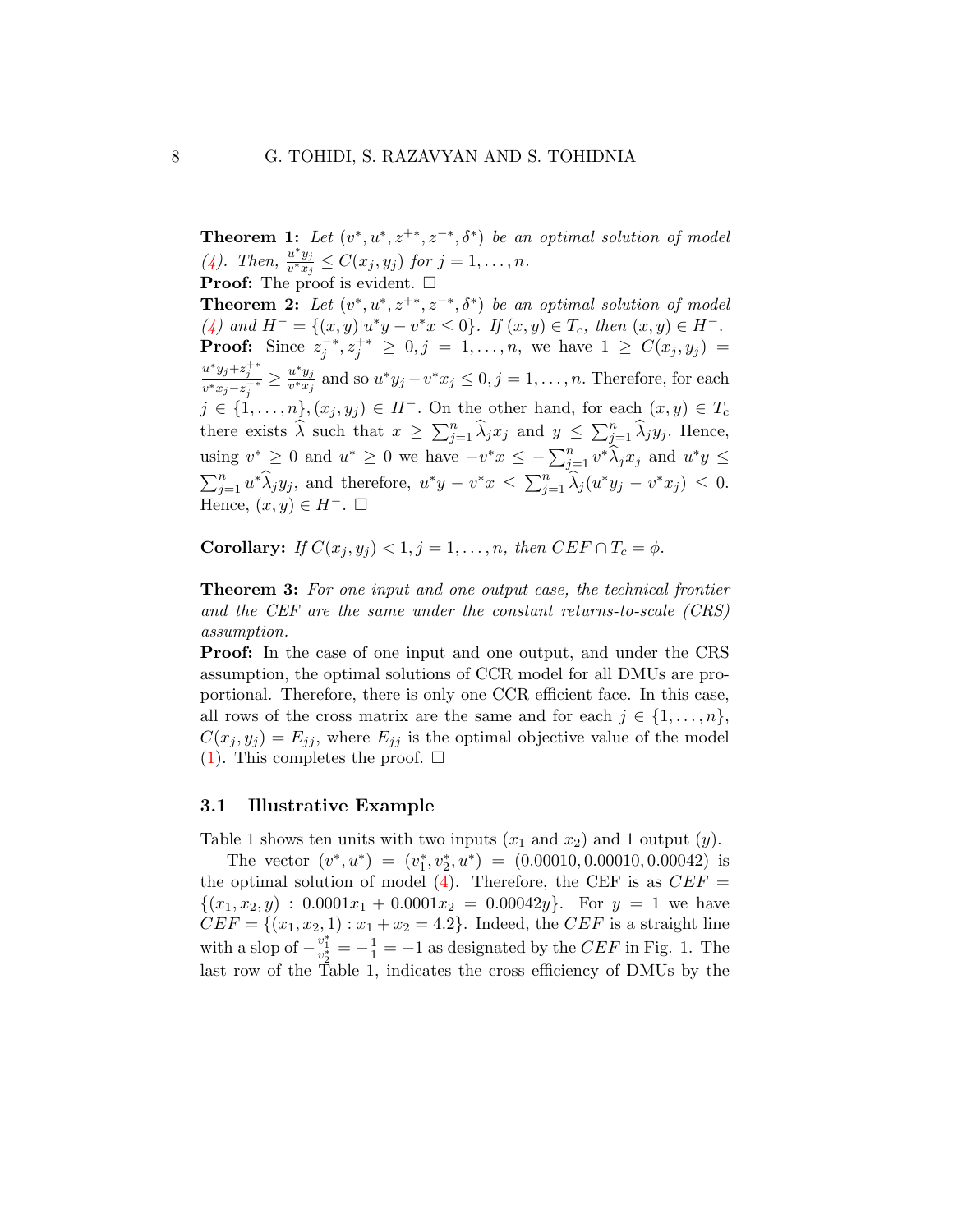Table 1: The data of example, the technical and the cross efficiencies

| DMU          |        | В      | С      | Ð      | E      | F      | Н      |        |        | K      |
|--------------|--------|--------|--------|--------|--------|--------|--------|--------|--------|--------|
| Input1       | 4      |        | 8      | 4      | 2      | 10     | 9      | 8.5    | 5.5    | 5      |
| Input2       | 3      | 3      |        |        | 4      |        |        | 3.5    |        | 4.5    |
| Output       |        |        |        |        |        |        |        |        |        |        |
| $E_{ij}$     | 0.8571 | 0.6316 |        |        |        |        | 0.7059 | 0.5333 | 0.6316 | 0.6316 |
| $C(x_i,y_i)$ | 0.6978 | 0.7224 | 0.7224 | 0.6978 | 0.6978 | 0.4675 | 0.7224 | 0.7224 | 0.6978 | 0.6978 |
| СE           | 0.5981 | 0.4187 | 0.4652 | 0.6978 | 0.6978 | 0.3806 | 0.3806 | 0.3489 | 0.4407 | 0.4407 |

cross efficient frontier. For instance, for  $\text{DMU}_A$ ,  $CE_A = \frac{OA_1}{OA} = 0.5981$  <  $TE_A = \frac{OA_2}{OA} = 0.8571.$ 

In Fig. 1,  $OGLCEF$ ,  $BG\bot OG$  and  $AG_3\bot OG$ ; " $\bot$ " is a perpendicular symbol. Therefore,  $AG_3$  and  $GB$  are parallel to  $A_1B_1$  and hence, using the trigonometric properties, we have:

$$
CE_B = \frac{OB_1}{OB} = \frac{OB_1}{OB_2} \times \frac{OB_2}{OB} = \frac{OG_1}{OG}(BG||B_1G_1),
$$
  
\n
$$
CE_A = \frac{OA_1}{OA} = \frac{OA_1}{OA_2} \times \frac{OA_2}{OA} = \frac{OG_1}{OG_3}(AG_3||A_1G_1).
$$

It can be seen that the DMUs  $\ddot{A}$  and  $\ddot{B}$  are compared with the different points  $A_2$  and  $B_2$  on different faces of the technical efficient frontier. Therefore, the DMUs A and B cannot be compared with toghether, while all of the DMUs are compared with the point  $G_1$ , as a unique point, on the CEF. In other words, all of DMUs are compared with a unique point, which is considered as reference point. This is a fundamental matter to investigate the productivity changes  $[17]$ . For  $\text{DMU}_A$ , we consider the relative distance of  $A_1$  and  $A_2$  to obtain the ratio  $0 \leq \frac{OA_1}{OA_2}$  $\frac{OA_1}{OA_2} \leq 1$ , and we refer to the  $\frac{OA_1}{OA_2}$  as weight efficiency (WE) score of DMU<sub>A</sub>. When the most preferred weights, say the CCR model optimal weights, are assigned to the inputs and outputs, we have  $\frac{OA_1}{OA_2} = 1$ , otherwise  $\frac{OA_1}{OA_2} < 1$ .

Therefore, the weight efficiency (WE) provides a measure of effect the changing of the weights  $(v, u)$  from the most preferred weights to the common set of cross weights. Hence, the WE is defined as follows:

<span id="page-8-0"></span>
$$
WE = \frac{CE}{TE}.\tag{5}
$$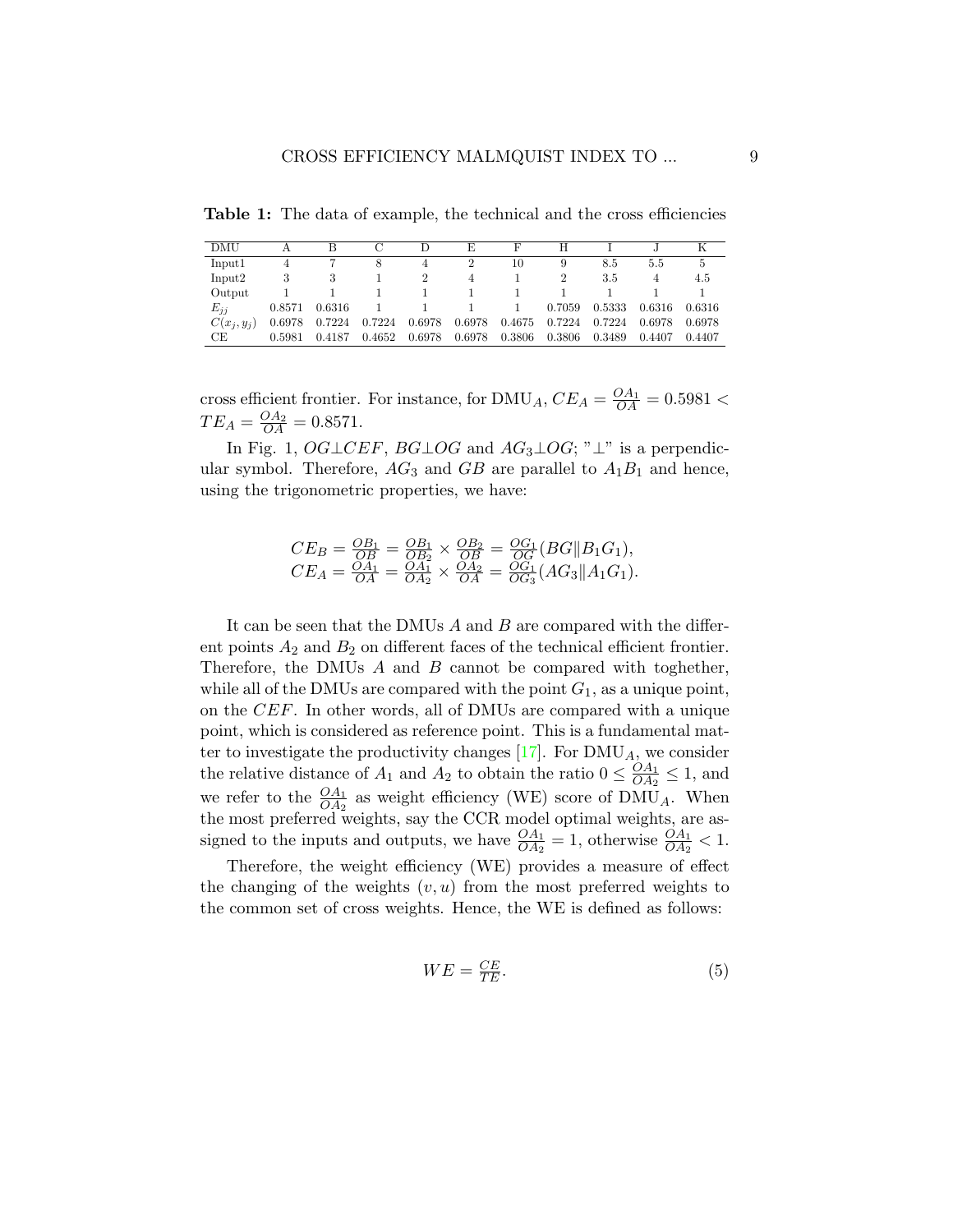

Figure 1. Illustration of the cross efficient frontier (CEF)

According to [\(5\)](#page-8-0), the cross efficiency (CE) is decomposed as a product of the CCR efficiency score (TE) and the weight efficiency (WE).

## 4 The Cross Malmquist Productivity Index

This paper uses the cross efficient frontier at periods t and  $t + 1$ , and proposes a new Malmquist index, the cross efficiency Malmquist index, to investigate the productivity change over time.

Let  $(v^t, u^t)$  and  $(v^{t+1}, u^{t+1})$  be the common set of cross weights ob-tained by model [\(4\)](#page-6-0) for the DMUs of the periods of time t and  $t + 1$ , respectively. Using  $(v^t, u^t)$  and  $(v^{t+1}, u^{t+1})$ , the CEF at time periods t and  $t + 1$  are defined as follows, respectively:

$$
CEF^{t} = \{(x, y)|u^{t}y - v^{t}x = 0\},\
$$
  
and 
$$
CEF^{t+1} = \{(x, y)|u^{t+1}y - v^{t+1}x = 0\}.
$$

Let t be the reference time period. Using  $C^t(x_j^t, y_j^t)$  and  $C^t(x_j^{t+1}, y_j^t)$  $y_j^{t+1}$ ) respectively as the cross efficiencies of  $\text{DMU}_j (j = 1, \ldots, n)$  at time periods t and  $t+1$ , the cross Malmquist (CM) index for  $\text{DMU}_j (j =$  $1, \ldots, n$ ) is defined as

<span id="page-9-0"></span>
$$
CM^{t}(x_{j}^{t}, y_{j}^{t}, x_{j}^{t+1}, y_{j}^{t+1}) = \frac{C^{t}(x_{j}^{t+1}, y_{j}^{t+1})}{C^{t}(x_{j}^{t}, y_{j}^{t})}.
$$
\n
$$
(6)
$$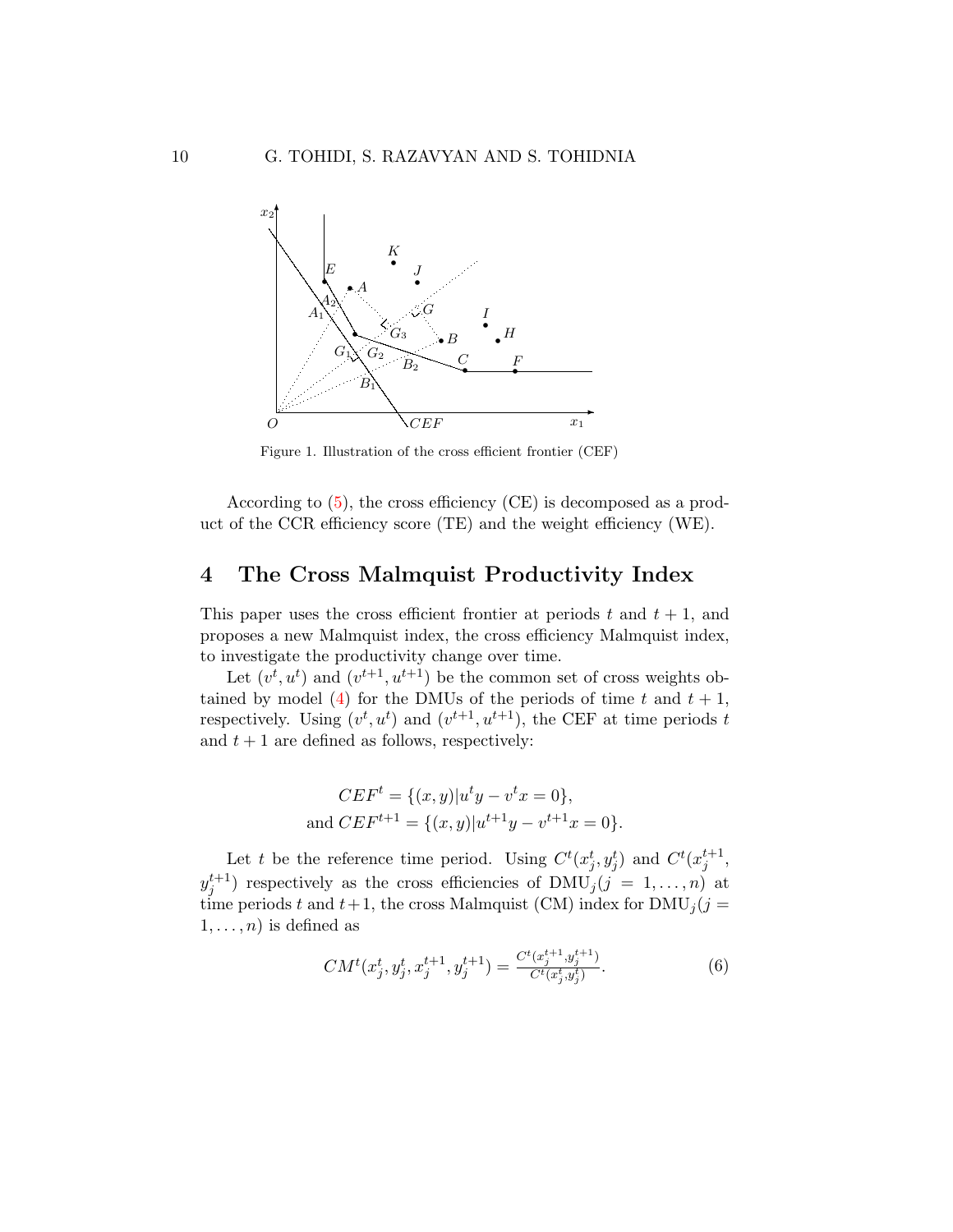Similarly, when  $t+1$  is the reference time period, using  $C^{t+1}(x_j^t, y_j^t)$ and  $C^{t+1}(x_j^{t+1}, y_j^{t+1})$  the CM index for  $\text{DMU}_j (j = 1, \ldots, n)$  is defined as

<span id="page-10-1"></span>
$$
CM^{t+1}(x_j^t, y_j^t, x_j^{t+1}, y_j^{t+1}) = \frac{C^{t+1}(x_j^{t+1}, y_j^{t+1})}{C^{t+1}(x_j^t, y_j^t)}.
$$
\n
$$
(7)
$$

Since the reference time periods are not the same, to avoid an arbitrary choice of a reference period, the geometric mean of  $CM^{t}(x_j^t, y_j^t)$ ,  $(x_j^{t+1}, y_j^{t+1})$  and  $CM^{t+1}(x_j^t, y_j^t, x_j^{t+1}, y_j^{t+1})$  is considered as the CM index as shown in  $(8)$ :

<span id="page-10-0"></span>
$$
CM(x_j^t, y_j^t, x_j^{t+1}, y_j^{t+1}) = \left[ CM^t(x_j^t, y_j^t, x_j^{t+1}, y_j^{t+1}) \times CM^{t+1}(x_j^t, y_j^t, x_j^{t+1}, y_j^{t+1}) \right]^{1/2}.
$$
\n(8)

 $CM > 1$  indicates progress in the productivity of DMU<sub>j</sub> from period t to  $t + 1$ , while  $CM = 1$  and  $CM < 1$ , respectively indicate statue quo and deterioration in productivity.

The indexes  $(6)$ ,  $(7)$  and  $(8)$  are similar to those used by Balk  $[3, 2]$  $[3, 2]$  $[3, 2]$ and Färe and Grosskopf [\[13\]](#page-25-4). Fig. 2 illustrates the  $CM(x_j^t, y_j^t, x_j^{t+1}, y_j^{t+1})$ index, where units  $A_1, B_1, C_1$  and  $D_1$  observed in time period t use two inputs  $(x_1, x_2)$  to produce one output  $y = 1$ . These units move to  $A_2, B_2, C_2$  and  $D_2$ , respectively, in time period  $t + 1$ . The frontier technologies at periods t and  $t + 1$  are  $L_1A_1B_1C_1M_1$  and  $L_2A_2B_2C_2M_2$ , respectively. In addition,  $CEF^{t}$  and  $CEF^{t+1}$  are the cross efficient frontiers at time periods t and  $t + 1$ , respectively. By using CEF<sup>t</sup> and CEF<sup>t+1</sup> in Fig. 2, for unit  $D_1$  we have:

$$
CM^{t}(D_1, D_2) = \frac{OG/OD_2}{OK/OD_1}
$$
 and  $CM^{t+1}(D_1, D_2) = \frac{OE/OD_2}{OI/OD_1}$ .

Therefore,

$$
CM(D_1, D_2) = \left[\frac{OG/OD_2}{OK/OD_1} \times \frac{OE/OD_2}{OI/OD_1}\right]^{1/2}.
$$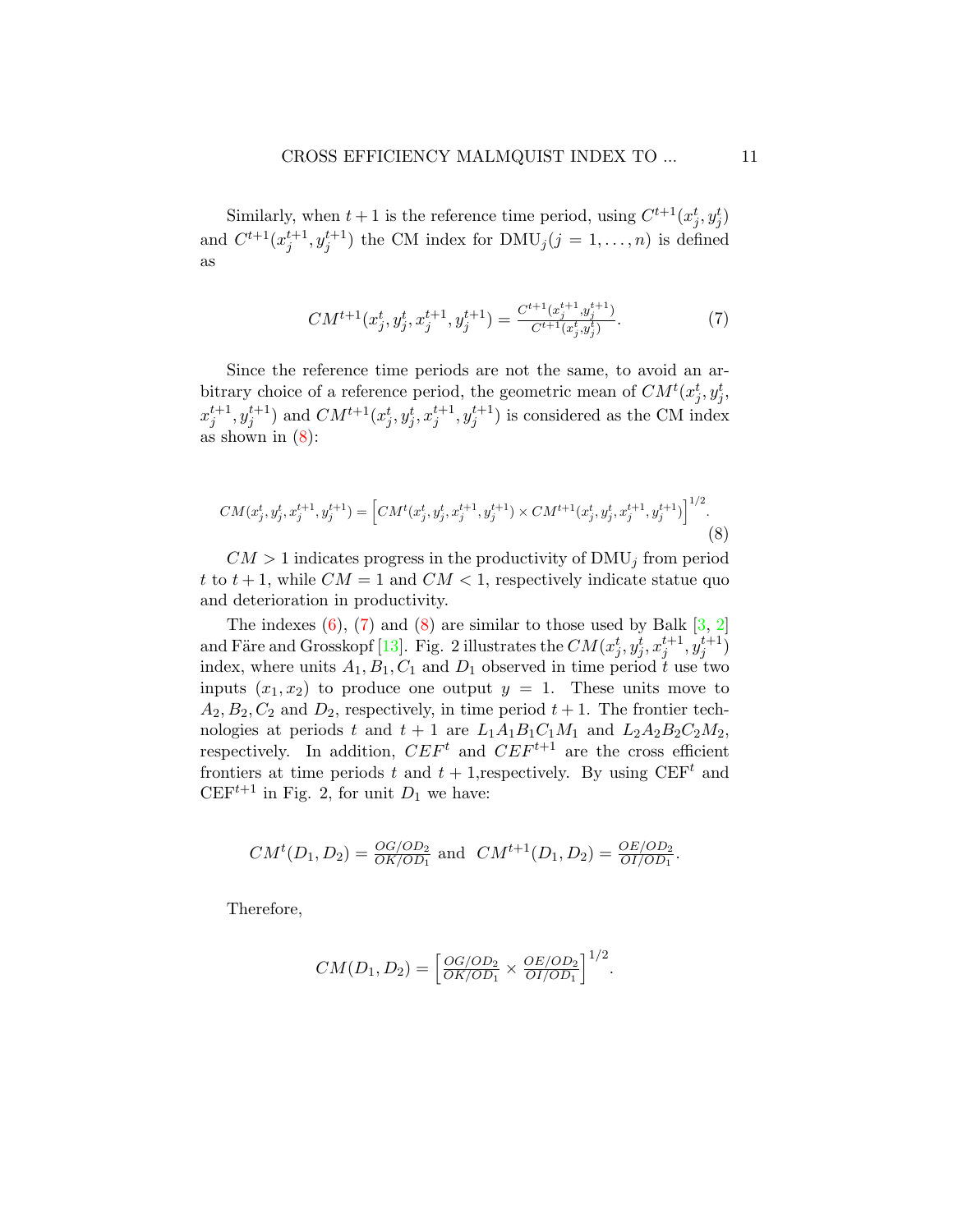

Figure 2. The interpretation of the CEF under the CRS assumption

### 4.1 Decomposition of the CM Index

#### 4.1.1 The First Stage of Decomposition

The proposed index,  $CM(x_j^t, y_j^t, x_j^{t+1}, y_j^{t+1})$ , can be decomposed into the cross efficiency change (CEC) and the cross technical change (CTC) as follows:

$$
\begin{array}{lcl} CM(x_j^t,y_j^t,x_j^{t+1},y_j^{t+1}) & = & CEC(x_j^t,y_j^t,x_j^{t+1},y_j^{t+1}) \times CTC(x_j^t,y_j^t,x_j^{t+1},y_j^{t+1}) \\ \\ & = & \frac{c^{t+1}(x_j^{t+1},y_j^{t+1})}{c^t(x_j^t,y_j^t)} \times \Big[\frac{c^t(x_j^{t+1},y_j^{t+1})}{c^{t+1}(x_j^{t+1},y_j^{t+1})} \times \frac{c^t(x_j^t,y_j^t)}{c^{t+1}(x_j^t,y_j^t)}\Big]^{1/2}, \end{array}
$$

where the component outside the brackets  $(CEC)$  is the cross efficiency change and the term inside the brackets  $(TTC)$  is the cross technical change. The CEC provides a new measure of the cross technical change and shows the catch up effect from the period  $t$  to the period  $t + 1$ .  $CEC(x_j^t, y_j^t, x_j^{t+1}, y_j^{t+1}) > 1$  indicates that there is an increase in the cross efficiency score of  $\text{DMU}_j$  from period t to  $t + 1$ , while  $CEC(x_j^t, y_j^t, x_j^{t+1}, y_j^{t+1}) < 1$  and  $CEC(x_j^t, y_j^t, x_j^{t+1}, y_j^{t+1}) = 1$  respectively show regress and no change in the cross efficiency score of  $DMU_i$ .

By using  $CEF<sup>t</sup>$  and  $CEF<sup>t+1</sup>$  in Fig. 2, for units  $D_1$  and  $D_2$  we have: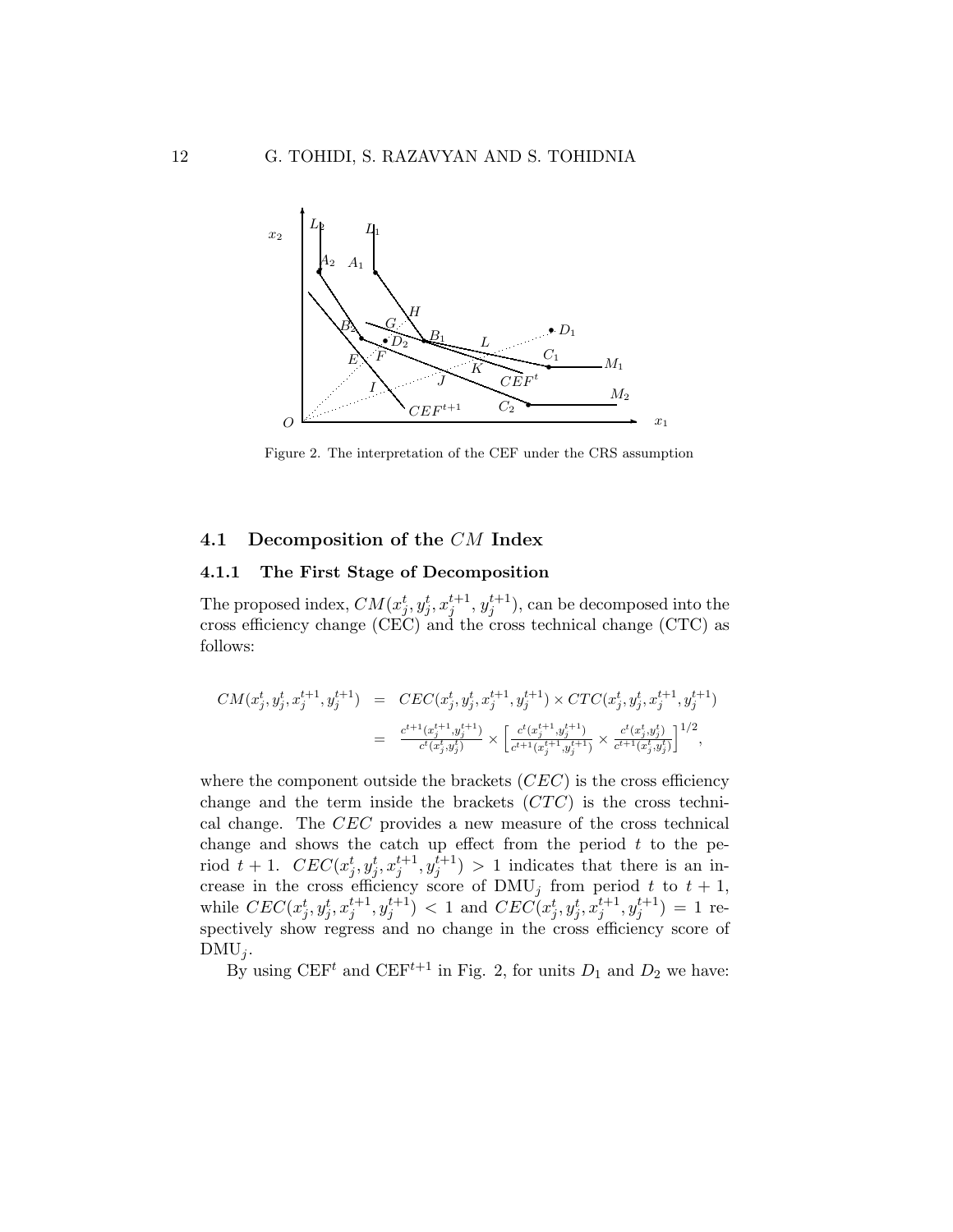$$
CM(D_1, D_2) = \frac{OE/OD_2}{OK/OD_1} \left[ \frac{OG/OD_2}{OE/OD_2} \times \frac{OK/OD_1}{OI/OD_1} \right]^{1/2}
$$

$$
= \frac{OE/OD_2}{OK/OD_1} \left[ \frac{OG}{OE} \times \frac{OK}{OI} \right]^{1/2}.
$$

Using the cross efficiency change (CEC) and the technical efficiency change (TEC), the weight efficiency change (WEC) is defined as

<span id="page-12-0"></span>
$$
WEC(x_j^t, y_j^t, x_j^{t+1}, y_j^{t+1}) = \frac{CEC(x_j^t, y_j^t, x_j^{t+1}, y_j^{t+1})}{TEC(x_j^t, y_j^t, x_j^{t+1}, y_j^{t+1})}
$$
(9)  

$$
= \frac{\frac{C^{t+1}(x_j^{t+1}, y_j^{t+1})}{C^t(x_j^t, y_j^t)}}{\frac{D^{t+1}(x_j^{t+1}, y_j^{t+1})}{D^t(x_j^t, y_j^t)}} = \frac{\frac{C^{t+1}(x_j^{t+1}, y_j^{t+1})}{D^{t+1}(x_j^{t+1}, y_j^{t+1})}}{\frac{C^t(x_j^t, y_j^t)}{D^t(x_j^t, y_j^t)}}
$$

where  $D^p(x_i^p)$  $_j^p, y_j^p$  $j^p) = \max{\lbrace \theta | (\frac{x_j^p}{\theta}, y_j^p) \rbrace}$  $\{f_j^p\} \in T_c^p$  for  $p = t, t + 1$  is the distance function of  $\text{DMU}_j$  in the periods of time t and  $t + 1$  [\[24\]](#page-26-9). Therefore, the weight change factor is the ratio of the weight effects of periods  $t$ and  $t + 1$ . By using Fig. 2 the weight change factor,  $WEC(D_1, D_2)$ , is approximated as

$$
WEC(D_1, D_2) = \frac{\frac{OE/OD_2}{OF/OD_2}}{\frac{OK/OD_1}{OL/OD_1}} = \frac{OE/OF}{OK/OL}.
$$

#### 4.1.2 The Second Stage of Decomposition

In the second stage of decomposition, CEC is separated into the effect of the common set of weights and the technical change when  $\text{DMU}_j$ moves from the time period t to  $t + 1$ . Hence, the CEC component is decomposed as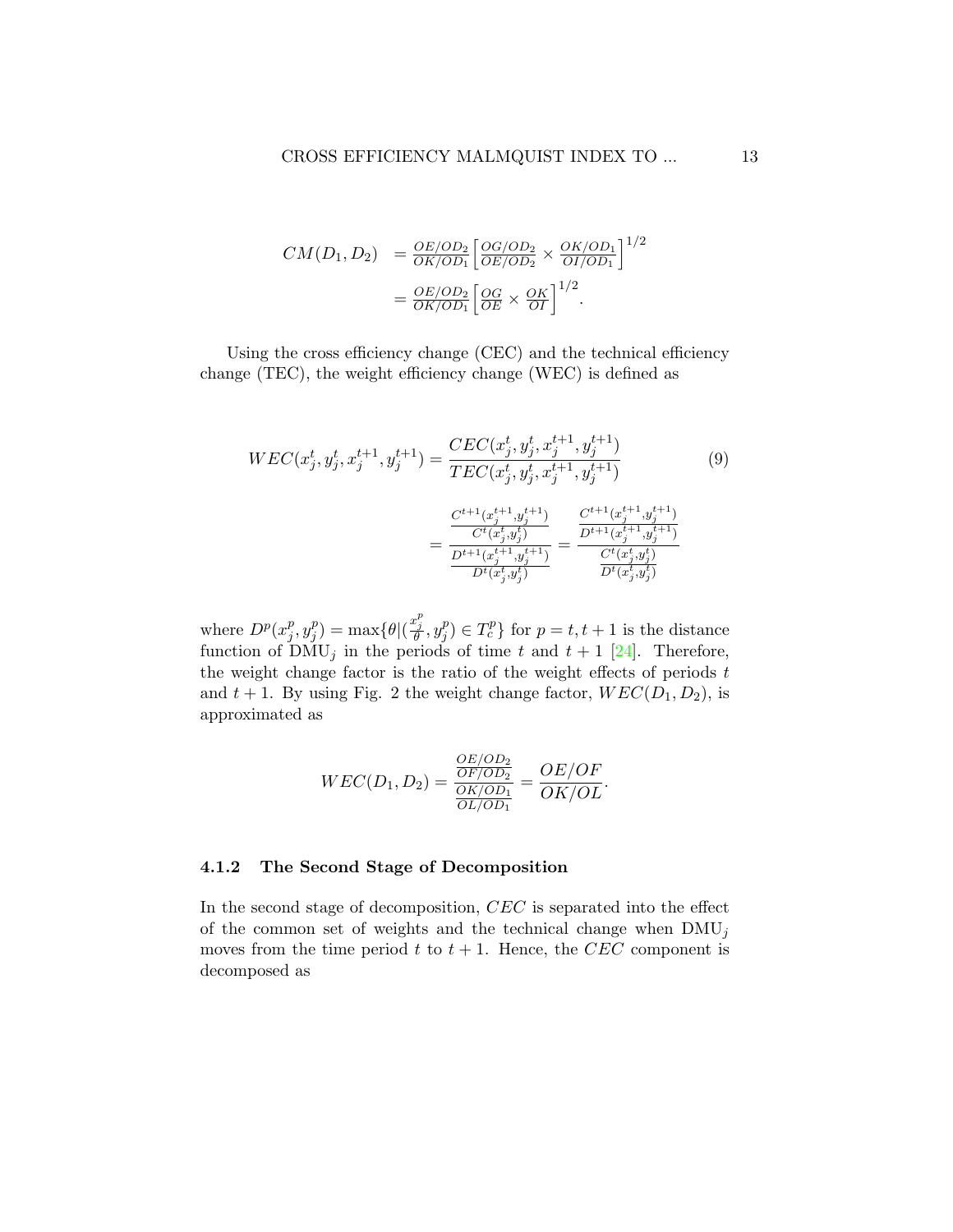<span id="page-13-0"></span>
$$
CEC_{j}(x_{j}^{t}, y_{j}^{t}, x_{j}^{t+1}, y_{j}^{t+1}) = \frac{C^{t+1}(x_{j}^{t+1}, y_{j}^{t+1})}{C^{t}(x_{j}^{t}, y_{j}^{t})}
$$
(10)  

$$
= \frac{D^{t+1}(x_{j}^{t+1}, y_{j}^{t+1})}{D^{t}(x_{j}^{t}, y_{j}^{t})} \times \frac{\frac{C^{t+1}(x_{j}^{t+1}, y_{j}^{t+1})}{D^{t+1}(x_{j}^{t+1}, y_{j}^{t+1})}}{\frac{C^{t}(x_{j}^{t}, y_{j}^{t})}{D^{t}(x_{j}^{t}, y_{j}^{t})}}.
$$

The first term on the right hand side of  $(10)$  is the catch-up component  $[9]$  and the second term refers to the weight change factor (see  $(9)$ ) between time periods t and  $t + 1$ .

The CEC decomposition in  $(10)$  indicates that part of the cross efficiency change occurs due to the change in the technical efficiency score and the other part occurs due to the change in the weight efficiency score. The first term on the right hand side of  $(10)$  is the technical efficiency change (TEC), and the second term refers to the weight efficiency change (WEC) between time periods t and t+1. Clearly, TEC component represents a change in technical efficiency score of  $\text{DMU}_i$ due to changes in the most favorable input/output weights from period t to period t+1.

The numerator and the denominator of WEC component represent the weight efficiency scores of  $\text{DMU}_j$  respectively in time periods t and t+1. As stated before, the weight efficiency score determines the rate of change of the efficiency of  $\text{DMU}_i$  when the proposed common cross weights are assigned to the inputs and outputs instead of the most favorable weights for this DMU. Therefore, WEC>1 indicates that, in period t+1 compared to the period t, the proposed common input/output cross weights were closer to the most favorable input/output weights of  $\text{DMU}_j$ , while WEC<1 indicates that the difference between the common cross weights and the most favorable input/output weights of  $\text{DMU}_j$  increases from period t to period  $t+1$ . Also, WEC=1 means the difference between the two sets of weights is the same in two periods t and  $t+1$ .

In Fig. 2, for units  $D_1$  and  $D_2$ , the component  $CEC(D_1, D_2)$  is computed by using  $\mathrm{CEF}^{t}$  and  $\mathrm{CEF}^{t+1}$  as follows: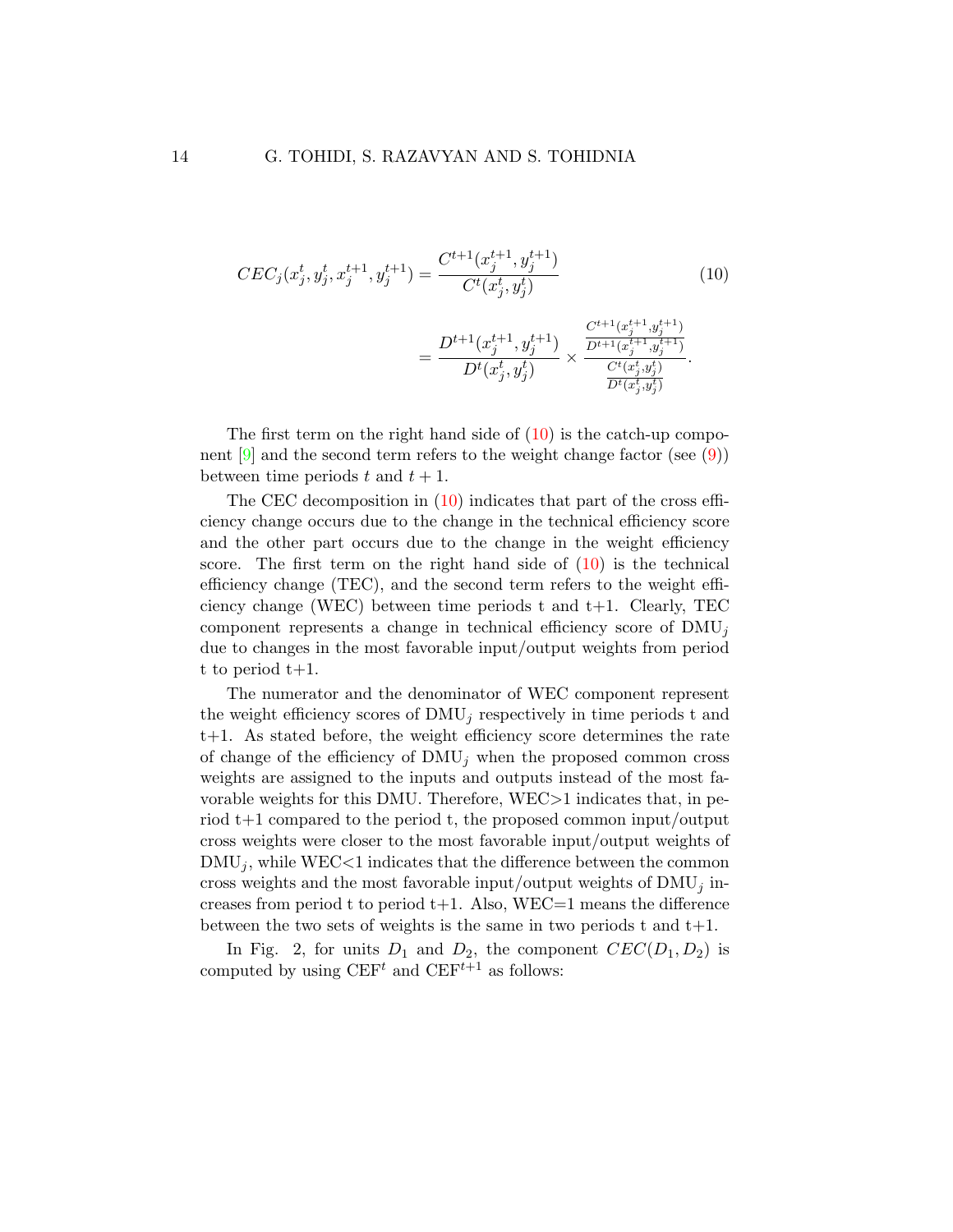<span id="page-14-0"></span>
$$
CEC(D_1, D_2) = \frac{OF/OD_2}{OL/OD_1} \times \frac{\frac{OE/OD_2}{OF/OD_2}}{\frac{OK/OD_1}{OL/OD_1}} = \frac{OE/OD_2}{OK/OD_1}.
$$

The second component of  $CM$  index,  $CTC$ , can be decomposed as

$$
CTC(x_j^t, y_j^t, x_j^{t+1}, y_j^{t+1}) = \left[\frac{D^t(x_j^{t+1}, y_j^{t+1})}{D^{t+1}(x_j^{t+1}, y_j^{t+1})} \times \frac{D^t(x_j^t, y_j^t)}{D^{t+1}(x_j^t, y_j^t)}\right]^{1/2}
$$

$$
\times \left[\frac{\frac{C^t(x_j^{t+1}, y_j^{t+1})}{D^t(x_j^{t+1}, y_j^{t+1})}}{\frac{C^t(x_j^{t+1}, y_j^{t+1})}{D^{t+1}(x_j^{t+1}, y_j^{t+1})}} \times \frac{\frac{C^t(x_j^t, y_j^t)}{D^t(x_j^t, y_j^t)}}{\frac{C^t(x_j^t, y_j^t)}{D^{t+1}(x_j^t, y_j^t)}}\right]^{1/2}.
$$
 (11)

The first term in the right hand side of  $(11)$  is the technical change (TC) component [\[12\]](#page-25-8) that reflects the shift of the production boundary between periods t and t+1, measured along rays  $(x_j^{t+1}, y_j^{t+1})$  and  $(x_j^t, y_j^t)$ . The second square brackets in  $(11)$ , refers to the residual impact  $(RI)$ component. It is clear that the numerator and the denominator of the first ratio in the RI component represent the weight efficiency scores of  $(x_j^{t+1}, y_j^{t+1})$ , which have been evaluated by considering the production technologies of periods  $t$  and  $t+1$  as the reference time period, respectively. This means the first ratio of the IR component captures the change in the weight efficiency score of  $(x_j^{t+1}, y_j^{t+1})$  that occurs due to the change in the best practice gap between the production boundary and the cross efficient boundary from period t to period  $t+1$ , along ray  $(x_j^{t+1}, y_j^{t+1})$ . The second ratio of the IR component can also be interpreted similarly, but along ray  $(x_j^t, y_j^t)$ . It can be said that the two ratios that make the IR component measure the residual impact of relative common weight changes on the shift of the cross efficient boundary from period t to period  $t+1$ .

For units  $D_1$  and  $D_2$  in Fig. 2, the  $CTC(D_1, D_2)$  is determined as

$$
CTC(D_1, D_2) = \left[\frac{OH/OD_2}{OF/OD_2} \times \frac{OL/OD_1}{OJ/OD_1}\right]^{1/2} \times \left[\frac{\frac{OG/OD_2}{OH/OD_2}}{\frac{OH/OD_2}{OF/OD_2}} \times \frac{\frac{OK/OD_1}{OL/OD_1}}{\frac{OI/OD_1}{OI/OD_1}}\right]^{1/2}
$$

$$
= \left[\frac{OG}{OE} \times \frac{OK}{OI}\right]^{1/2}.
$$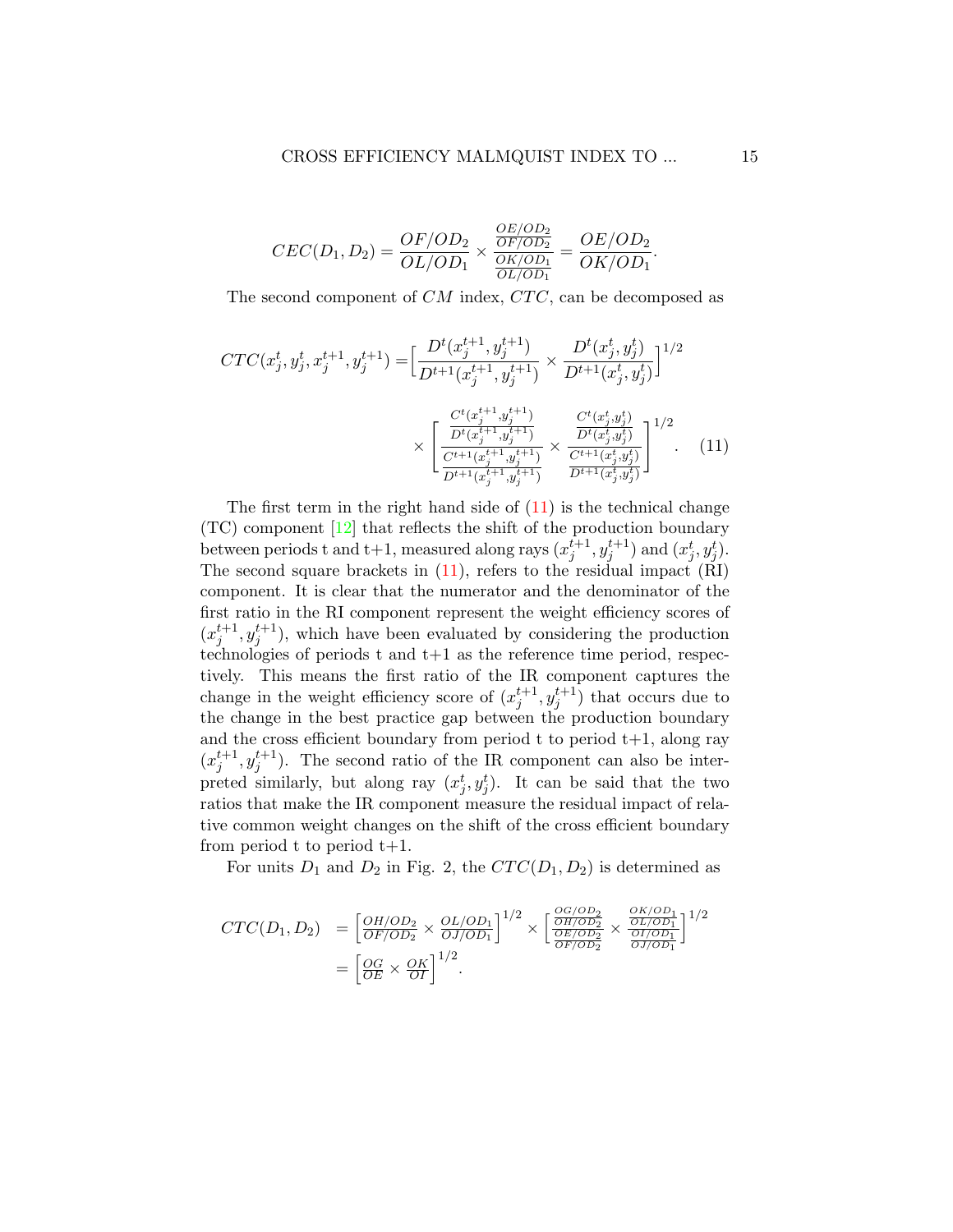Further decompositions of the CM index by using the pure technical and the scale efficiency is possible [\[13\]](#page-25-4). For instance, by  $CE = WE \times TE$ and three-factor decomposition of [\[22\]](#page-26-10) a four-factor decomposition for CM index is obtained. Similarly, using  $CE = WE \times TE$  and four-factor decomposition of [\[4\]](#page-24-6) a five-factor decomposition for CM index can be generated.

# 5 Computation of the CM Index and Its Components

Assume that, in time period  $t(t = 1, ..., T)$ ,  $DMU_j(j = 1, ..., n)$  consumes the amount  $x_{ij}^t$  of input  $i(i = 1, \ldots, m)$  to produce the amount  $y_{rj}^t$  of output  $r(r = 1, \ldots, s)$ . For  $\text{DMU}_j$ , the cross efficiency score is considered as

$$
C^{p}(x_j^q, y_j^q) = \frac{1}{n} \sum_{k=1}^n E_{kj} = \frac{1}{n} \sum_{k=1}^n \frac{\sum_{r=1}^s u_{rk}^{p*} y_{rj}^q}{\sum_{i=1}^m v_{ik}^{p*} x_{ij}^q}, \ p, q = t, t+1, j = 1, \dots, n.
$$

To determine  $C^p(x_i^q)$  $\frac{q}{j}, y_j^q$  $j^{q}$ ) when  $p = q = t, t + 1$ , the optimal weights, i.e.  $(v_{1k}^{p*})$  $v_{1k}^{p*}, \ldots, v_{mk}^{p*}, u_{1k}^{p*}$  $\sum_{1k}^{p*}, \ldots, u_{sk}^{p*}$ , can be determined by the following model:

<span id="page-15-0"></span>
$$
\max \quad \delta^{p} + \gamma^{p}
$$
\n
$$
\text{s.t.} \quad \sum_{r=1}^{s} u_{rk}^{p} y_{rk}^{p} = E_{kk}
$$
\n
$$
\sum_{i=1}^{m} v_{ik}^{p} x_{ik}^{p} = 1
$$
\n
$$
\sum_{r=1}^{s} u_{rk}^{p} y_{rj}^{p} - \sum_{i=1}^{m} v_{ik}^{p} x_{ij}^{p} \leq 0, j = 1, ..., n
$$
\n
$$
u_{rk}^{p} y_{rk}^{p} - \delta^{p} \geq 0, r = 1, ..., s
$$
\n
$$
v_{ik}^{p} x_{ik}^{p} - \gamma^{p} \geq 0, i = 1, ..., m
$$
\n
$$
\delta^{p}, \gamma^{p}, u_{rk}^{p}, v_{ik}^{p} \geq 0, r = 1, ..., s, i = 1, ..., m.
$$
\n(12)

**Theorem 4:** The optimal solution of model  $(12)$  is unique. **Proof:** In the case of  $p = q, p, q = t, t + 1$ , the efficiency score  $E_{kk}$  is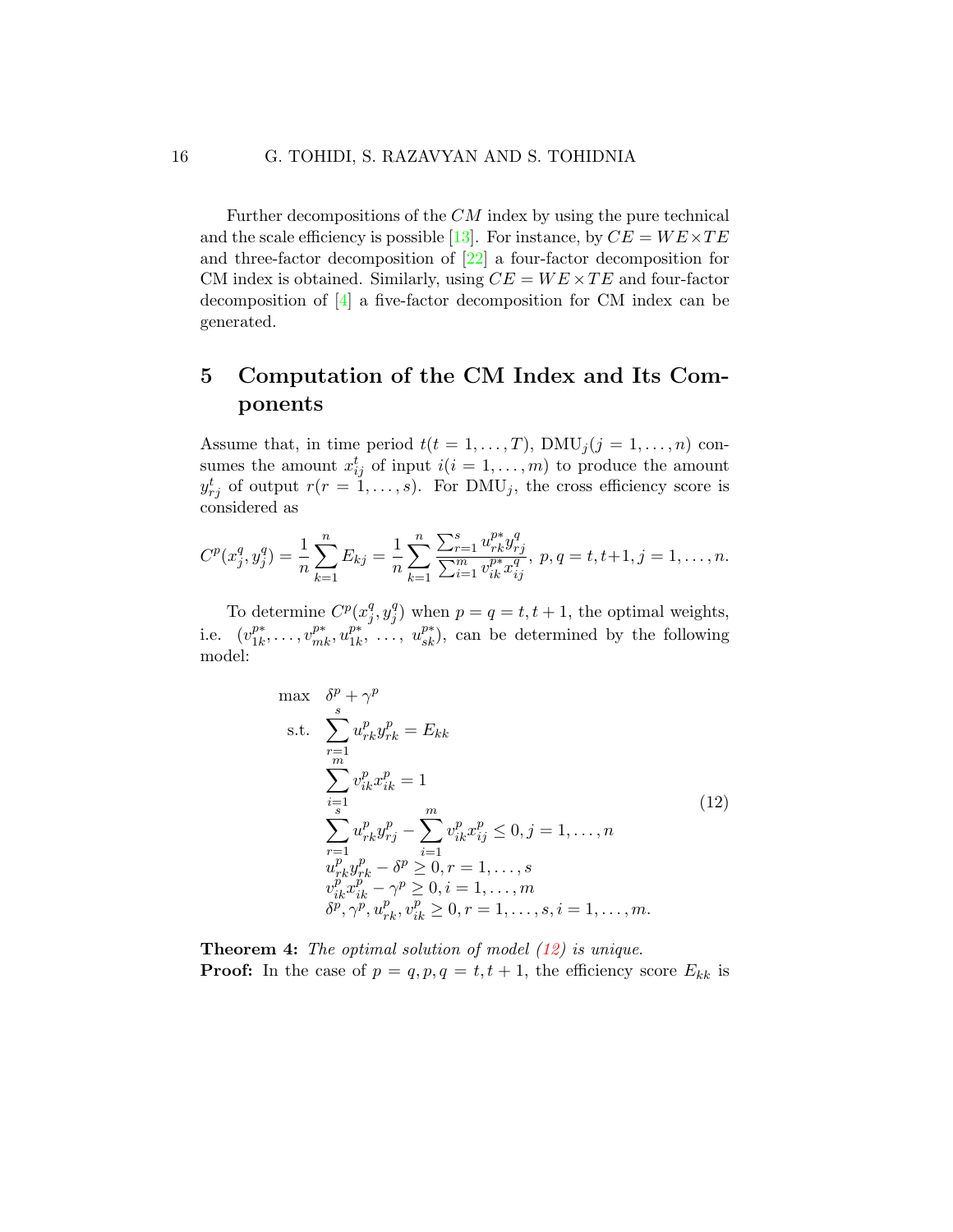determined by the corresponding CCR model. By summing the constraints  $u_{rk}^p y_{rk}^p - \delta^p \ge 0, r = 1, \ldots, s$ , we have  $E_{kk} = \sum_{r=1}^s u_{rk}^p y_{rk}^p \ge s\delta^p$ , and hence,  $0 \leq \delta^p \leq \frac{E_{kk}}{s}$ . Similarly, the constraints  $v_{ik}^p x_{ik}^p - \gamma^p \geq$  $0, i = 1, \ldots, m$  leads to  $1 = \sum_{i=1}^{m} v_{ik}^p x_{ik}^p \ge m\gamma^p$ . Therefore,  $0 \le$  $\gamma^p \leq \frac{1}{n}$  $\frac{1}{m}$ . If we set  $\delta^{p*} = \frac{E_{kk}}{s}$ , and  $\gamma^{p*} = \frac{1}{m}$  $\gamma^p \leq \frac{1}{m}$ . If we set  $\delta^{p*} = \frac{E_{kk}}{s}$ , and  $\gamma^{p*} = \frac{1}{m}$ , then we have  $u_{rk}^p \geq \delta^{p*} = E_{kk}$ ,  $r = 1$ , cand  $v^p > \gamma^{p*} = -1$ , i.e. 1. m. Let  $W^* =$  $\frac{\delta^{p*}}{y^p_{rk}}=\frac{E_{kk}}{sy^p_{rk}}$  $\frac{\partial E_{kk}}{\partial y_{rk}^p}, r = 1, \ldots, s \text{ and } v_{ik}^p \geq \frac{\gamma^{p*}}{x_{ik}^p}$  $\frac{\gamma^{p*}}{x_{ik}^p} = \frac{1}{mx}$  $\frac{1}{m x_{ik}^p}, i = 1, \ldots, m$ . Let  $\Psi^* =$  $(u_{1k}^{p*})$  $u_{1k}^{p*}, \ldots, u_{sk}^{p*}, v_{1k}^{p*}$  $\frac{p_{*}}{1k},\ldots,v^{p_{*}}_{mk},\delta^{p_{*}},\gamma^{p_{*}}\big) \quad = \quad (\frac{E_{kk}}{sy^{p}_{1k}},\ldots,\frac{E_{kk}}{sy^{p}_{sk}})$  $\frac{E_{kk}}{sy_{sk}^p}, \frac{1}{mx}$  $\frac{1}{m x_{1k}^p}, \ldots, \frac{1}{m x_{nk}^p}$  $\frac{1}{mx_{mk}^p},$  $\frac{E_{kk}}{s}, \frac{1}{m}$  $\frac{1}{m}$ ). We prove that the  $\Psi^*$  is the unique optimal solution of model [\(12\)](#page-15-0).  $\Psi^*$  satisfies the constraints  $E_{kk} = \sum_{r=1}^s u_{rk}^p y_{rk}^p$  and  $1 = \sum_{i=1}^m v_{ik}^p x_{ik}^p$ . By inserting  $\Psi^*$  in the ratio of ratio form of the CCR model [\[9\]](#page-25-7), we have  $E_{kk} = \max_{u_k^p \ge 0, v_k^p \ge 0}$  $\frac{\sum_{r=1}^s u_{rk}^p y_{rk}^p}{\sum_{i=1}^m v_{ik}^p x_{ik}^p}$ max 1≤j≤n  $\int \sum_{r=1}^{s} u_{rk}^p y_r^p$  $\frac{\sum_{r=1}^s v_{ik}^r x_{ik}^p}{\sum_{i=1}^m v_{ik}^p x_{ij}^p} = \frac{E_{kk}}{\max\limits_{1 \leq j \leq n}\left\{\frac{\sum_{r=1}^s}{\sum_{i=1}^m v_{ik}^p x_{ij}^p}\right\}}$ max 1≤j≤n  $\left\{\frac{\sum_{r=1}^{E_{kk}} u_{rk}^{p*} y_{rj}^{p}}{\sum_{i=1}^{m} v_{ik}^{p*} x_{ij}^{p}}\right\}$ . Therefore, 1 =  $\left(\sum_{r=1}^{s} \frac{E_{kk} y_{rj}^p}{p}\right)$   $\sum_{r=1}^{s} \frac{E_{kk} y_{rj}^p}{p}$ 

$$
\max_{1 \leq j \leq n} \left\{ \frac{\sum_{r=1}^{s} u_{rk}^{p*} y_{rj}^{p}}{\sum_{i=1}^{m} v_{ik}^{p*} x_{ij}^{p}} \right\} = \max_{1 \leq j \leq n} \left\{ \frac{\sum_{r=1}^{s} \frac{E_{kk} y_{rj}}{s y_{rk}^{p}}}{\sum_{i=1}^{m} \frac{x_{ij}^{p}}{m x_{ik}^{p}}} \right\}.
$$
 and hence,  $\frac{\sum_{r=1}^{s} \frac{E_{kk} y_{rj}}{s y_{rk}^{p}}}{\sum_{i=1}^{m} \frac{x_{ij}^{p}}{m x_{ik}^{p}}} \leq$ 

1 and then  $\sum_{r=1}^{s}$  $\frac{E_{kk}y_{rj}^p}{sy_{rk}^p} - \sum_{i=1}^m$  $\frac{x_{ij}^p}{mx_{ik}^p} \leq 0$  and  $\sum_{r=1}^s u_{rj}^{p*} y_{rj}^p - \sum_{i=1}^m v_{ij}^{p*} x_{ij}^p =$  $\sum_{r=1}^s$  $\frac{E_{kk}y_{rj}^p}{sy_{rk}^p} - \sum_{i=1}^m$  $\frac{x_{ij}^p}{mx_{ik}^p} \leq 0, j = 1, ..., n.$  Therefore,  $\Psi^*$  satisfies all of the constraints of model [\(12\)](#page-15-0) and is its feasible solution. To complete the proof, let there is another optimal solution, say  $\Psi =$  $(\hat{u}_1^p)$  $\hat{u}_1^p,\ldots,\hat{u}_{sk}^p,\hat{v}_1^p$  $\frac{p}{1k}, \ldots, \hat{v}_{mk}^p, \hat{\delta}^p, \hat{\gamma}^p) \neq \Psi^*$ . Since  $0 \leq \delta^p, \hat{\delta}^p \leq \frac{E_{kk}}{s}, 0 \leq \frac{E_{kk}}{s}$  $\gamma^p, \hat{\gamma}^p \leq \frac{1}{m}$  $\frac{1}{m}$ ,  $\delta^{p*} = \frac{E_{kk}}{s}$  and  $\gamma^{p*} = \frac{1}{m}$  $\frac{1}{m}$ , we must have  $\delta^{p*} = \hat{\delta}^p = \frac{E_{kk}}{s}$  and  $\delta^{p*} = \hat{\delta}^p = \frac{1}{n}$  $\frac{1}{m}$ . Now, let there is  $f \in \{1, \ldots, s\}$  such that  $\hat{u}_{fk}^p \neq u_{fk}^{p*}$ . There are two cases:

Case 1:  $\hat{u}_{fk}^p < u_{fk}^{p*}$ . Since  $\delta^{p*} = \hat{\delta}^p = \frac{E_{kk}}{s}$  and  $\hat{u}_{fk}^p \ge \frac{\hat{\delta}^p}{y_{rh}^p}$  $\frac{\delta^p}{y_{\scriptscriptstyle\,}^p} = \frac{E_{kk}}{sy_{\scriptscriptstyle\,}^p}$ the case  $\hat{u}_{fk}^p < u_{fk}^{p*}$  is impossible.  $\frac{E_{kk}}{sy_{fk}^p}$ , hence

Case 2:  $\hat{u}_{fk}^p > \hat{u}_{fk}^{p*}$ . Since  $E_{kk} = \sum_{r=1}^s u_{rk}^{p*} y_{rk}^p = \sum_{r=1}^s \hat{u}_{rk}^p y_{rk}^p$  and  $u_{rk}^{p*}, y_{rk}^{p}, \hat{u}_{rk}^{p'} \geq 0$ , in this case we must have  $e \in \{1, \ldots, s\}$  such that  $\hat{u}_{ek}^{p} < u_{ek}^{p*}$ . According to case 1,  $\hat{u}_{ek}^{p} < u_{ek}^{p*}$  is impossible. Therefore,  $\begin{pmatrix} u_{1k}^{p*} \\ u_{2k} \end{pmatrix}$  $\hat{u}_{1k}^{p*},\ldots,\hat{u}_{sk}^{p*}) = (\hat{u}_{1}^{p*})$  $\overline{\hat{u}}_{1k}^p, \ldots, \hat{u}_{sk}^p$ ). Since  $\sum_{i=1}^m v_{ik}^{p*} x_{ik}^p = \sum_{i=1}^m \hat{v}_{ik}^p x_{ik}^p = 1$ , similarly, it can be proven that  $(v_{1k}^{p*})$  $\overline{v}_{1k}^{p*},\ldots,\overline{v}_{sk}^{p*}) = (\hat{v}_{1}^{p*})$  $\overline{\hat{v}_{1k}^p}, \ldots, \overline{\hat{v}_{sk}^p}$ , and hence  $\hat{\Psi} = \Psi^*$ . This concludes the proof.  $\square$ 

In calculating  $C^p(x_i^q)$  $\frac{q}{j}, y_j^q$  $j^{q}$ ) when  $p, q = t, t + 1, p \neq q$  the optimal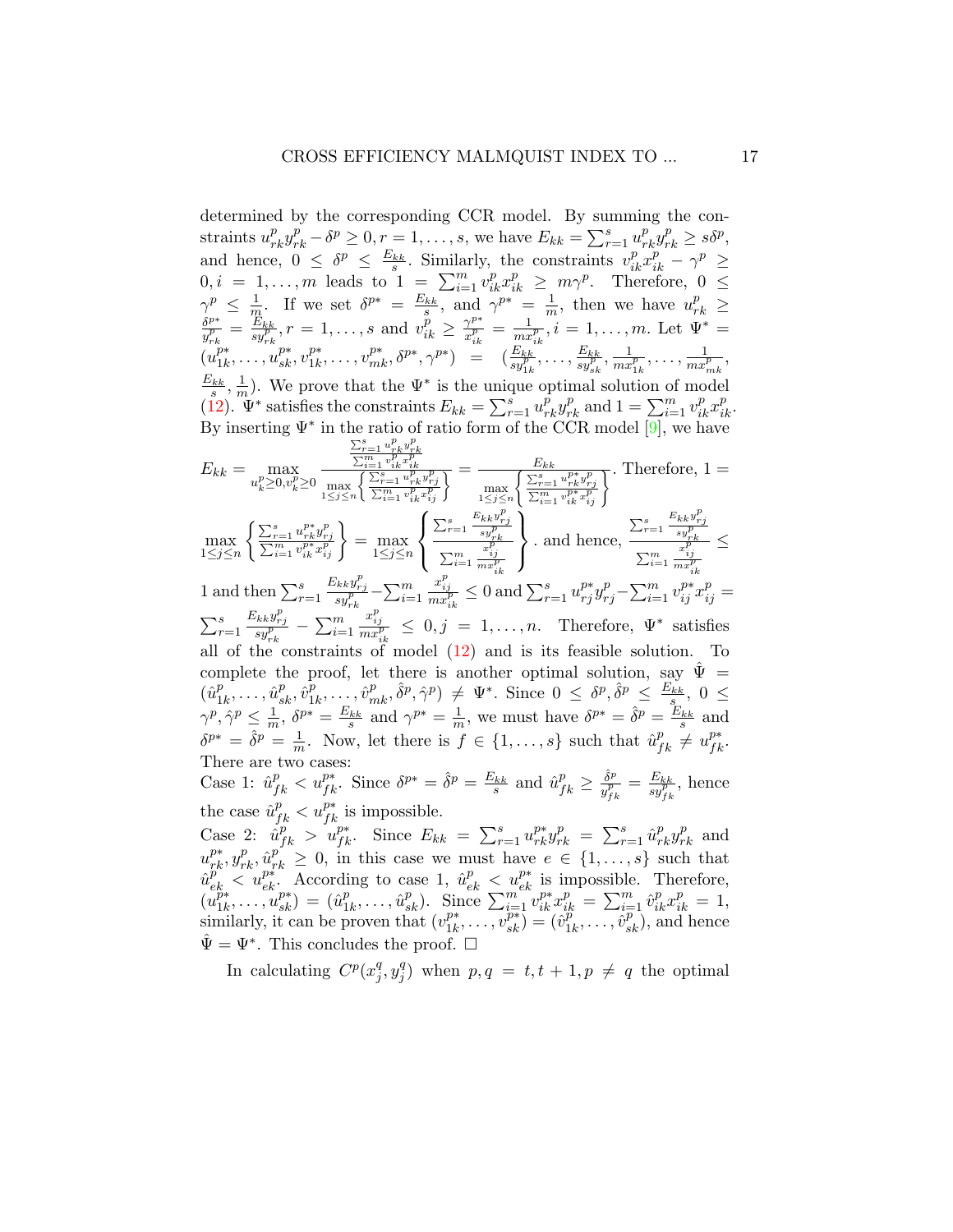weights are the optimal solution of the following modified model:

<span id="page-17-0"></span>
$$
\max \quad \delta^{p} + \gamma^{p}
$$
\n
$$
\text{s.t.} \quad \sum_{r=1}^{s} u_{rk}^{p} y_{rk}^{q} = E_{kk}
$$
\n
$$
\sum_{i=1}^{m} v_{ik}^{p} x_{ik}^{q} = 1
$$
\n
$$
\sum_{r=1}^{s} u_{rk}^{p} y_{rj}^{p} - \sum_{i=1}^{m} v_{ik}^{p} x_{ij}^{p} \leq 0, j = 1, ..., n
$$
\n
$$
u_{rk}^{p} y_{rk}^{q} - \delta^{p} \geq 0, r = 1, ..., s
$$
\n
$$
v_{ik}^{p} x_{ik}^{q} - \gamma^{p} \geq 0, i = 1, ..., m
$$
\n
$$
\delta^{p}, \gamma^{p}, u_{rk}^{p}, v_{ik}^{p} \geq 0, r = 1, ..., s, i = 1, ..., m.
$$
\n(13)

Theorem 5: The optimal solution of model  $(13)$  is unique. **Proof:** The proof of this theorem is similar to the proof of Theorem 4.  $\Box$ 

According to Theorem 5, the unique optimal solution of model [\(13\)](#page-17-0) is as follows:

$$
\Delta^* = (u_{1k}^{p*}, \dots, u_{sk}^{p*}, v_{1k}^{p*}, \dots, v_{mk}^{p*}, \delta^{p*}, \gamma^{p*})
$$
  
=  $(\frac{E_{kk}}{sy_{1k}^q}, \dots, \frac{E_{kk}}{sy_{sk}^q}, \frac{1}{mx_{1k}^q}, \dots, \frac{1}{mx_{mk}^q}, \frac{E_{kk}}{s}, \frac{1}{m}).$ 

Therefore, by using Theorems 4 and 5, the  $C^p(x_i^q)$  $\frac{q}{j}, y_j^q$  $j^{q}), p, q = t, t +$ 1, are uniquely determined by  $\Delta^*$  and  $\Psi^*$ . Based on the CRS assumption the term  $D^p(x_i^q)$  $_j^q, y_j^q$  $j \choose j$  can be computed using  $D^p(x_j^q)$  $_j^q, y_j^q$  $_{j}^{q})$  =  $\min\{\theta_j|(\theta_jx_j^q$  $\frac{q}{j}, y_j^q$  $j^q) \in T_c^p$ , where

$$
T_c^p = \{(x, y) | x \ge \sum_{j=1}^n \lambda_j x_j^p, y \le \sum_{j=1}^n \lambda_j y_j^p, \lambda_j \ge 0, j = 1, ..., n\}
$$

and  $p, q = t, t + 1$ .

## 6 Numerical Example

This paper applies the proposed CM index to analyze the productivity changes in semiconductor packaging and testing firms in Taiwan between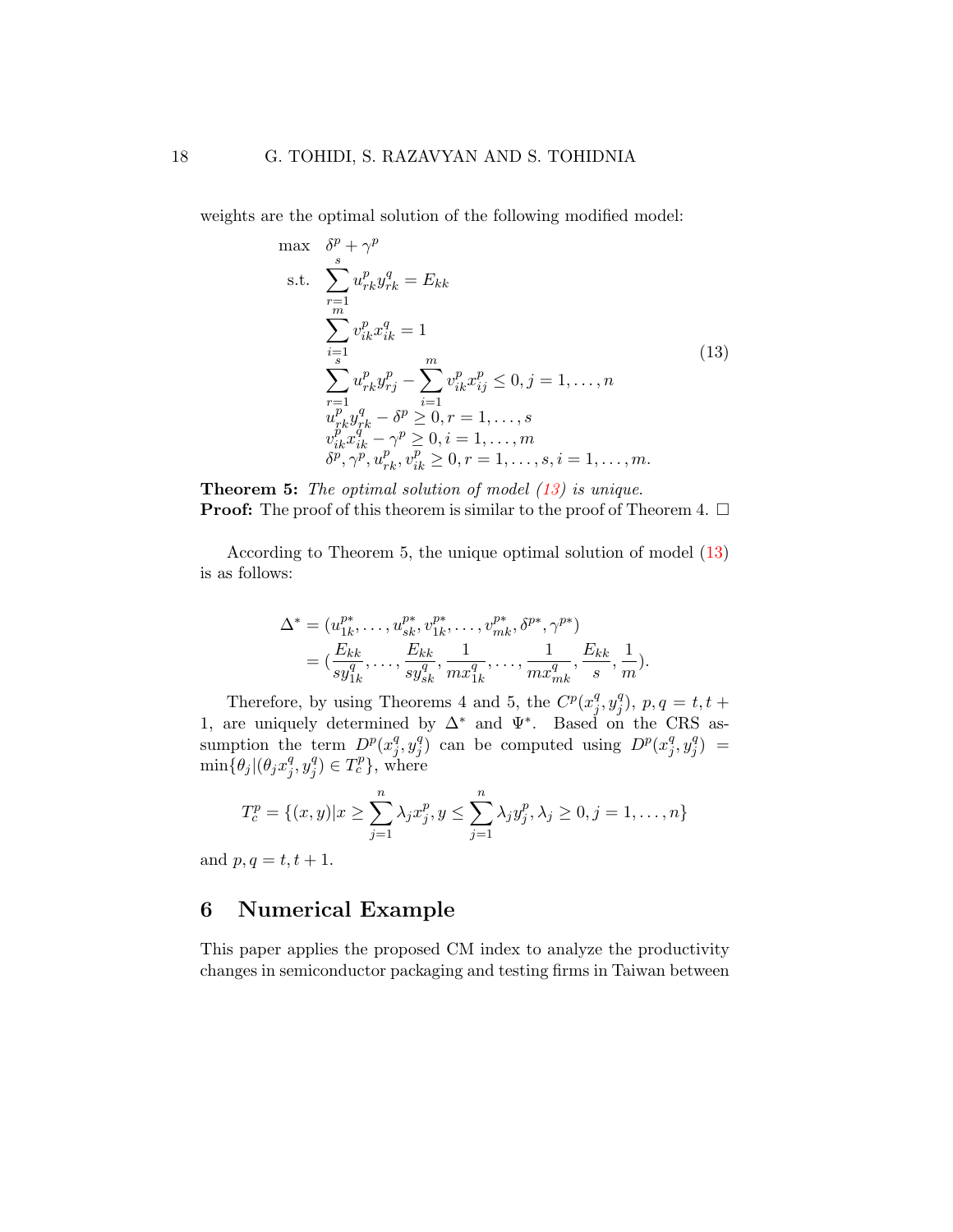the years 2000 and 2003  $(t = 1, \ldots, 4)$  [\[14\]](#page-25-9). There are 15 companies with one input, x<sub>1</sub>=Liability ratio (%), and four outputs: (i)  $y_1 =$  Growth rate (%), (ii)  $y_2 =$  Net profit after tax (\$100 million NT dollars), (iii)  $y_3$  = Profitability ratio (%), and (iv)  $y_4$  = Output value by employee (\$million/people). The input and outputs of the DMUs over four years is listed in Table 2.

Applying model [\(4\)](#page-6-0) to the data in Table 2, the  $u^{*t}$ ,  $v^{*t}$  and  $\delta^{*t}$  for the different periods of time  $(t = 1, \ldots, 4)$  are obtained. Columns 2, 3 and 4 of Table 3 show the  $u^{*t}$ ,  $v^{*t}$  and  $\delta^{*t}$  of model [\(4\)](#page-6-0), respectively, for the time period  $t$  ( $t = 1, ..., 4$ ). The last column of Table 3 shows the CEF for the time periods  $t = 1, ..., 4$ . For instance, for  $t = 1$  we have  $(u^{*t}, v^{*t}, \delta^{*t}) =$ (0.001114, 0.001438, 0.000100, 0.005368, 0.011271, 0.000021). Hence, the CEF for the first time period is as  $0.01114y_1 + 0.01438y_2 + 0.001y_3 +$  $0.05368y_4 = 0.11271x_1.$ 

The columns 3, 4 and 5 of the Table 4 show the Malmquist index  $(MI(t, t + 1))$  and the columns 6, 7 and 8 of Table 4 present the cross Malmquist index  $(CM(t, t+1))$ , for all of the DMUs from the time period t to  $t + 1$  for  $t = 1, 2$  and 3. As can be seen from Table 4, for DMU<sub>10</sub> the  $CM(1, 2) = 1.0322 > 1$  indicates the progress from period 1 to 2 in the productivity, while  $CM(1, 2)$  for other DMUs is less than 1 and it indicates the deterioration in productivity from period time 1 to 2.

It can be seen that, in some periods of time the productivity change of some DMUs using cross and technical efficient frontiers are not the same. For instance, for DMU<sub>9</sub> the MI $(1, 2) = 1.035 > 1$  and it indicates the progress in the productivity from the time period 1 to 2, while by using the cross Malmquist index we have  $CM(1, 2) = 0.8493 < 1$ . It indicates the deterioration in the productivity from the time period 1 to 2. This case shows that the Malmquist index at different periods using different frontier facets may produce misleading results.

Looking at the average values in Table 4, for example, we can see that the average cross Malmquist index of all of the DMUs from the first period to the second period (0.6231) is less than their average cross Malmquist index from the second period to the third period (1.1474). The average of columns 7 and 8 show that the average growth of all of the DMUs from the second period to the third period is greater than their growth from period 3 to period 4. A similar discussion can be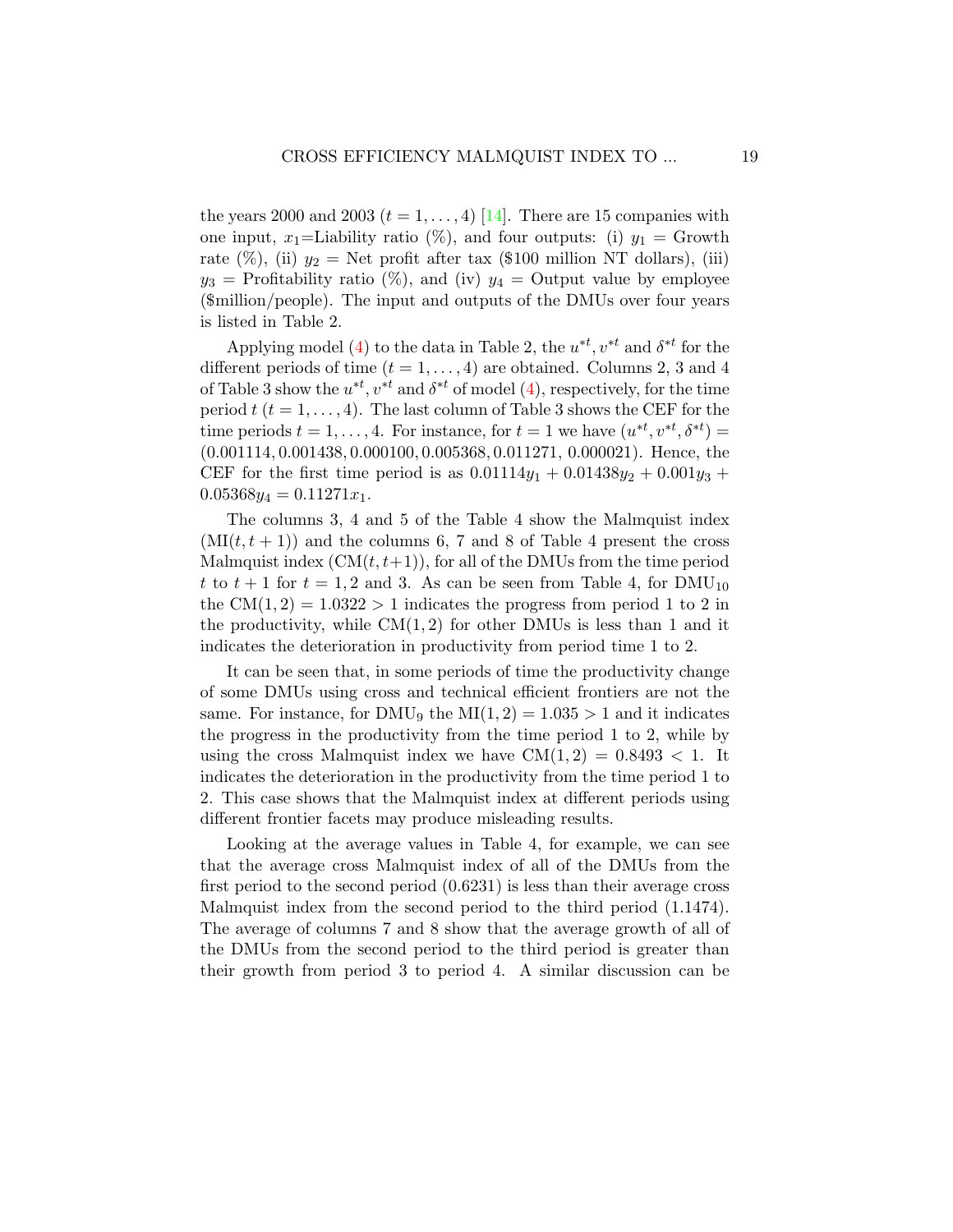| $Year\ 2000$      | Firms                   | $y_1$           | $y_2$             | $y_3$  | $y_4$ | $x_1$ |
|-------------------|-------------------------|-----------------|-------------------|--------|-------|-------|
| 1                 | $_{\rm ASE}$            | 145.86          | 98.37             | 122.87 | 3.5   | 38.26 |
| $\overline{2}$    | SIPIN                   | 158.16          | 72.21             | 117.09 | 3.56  | 32.84 |
| 3                 | OSE                     | 146.85          | 41.04             | 100.73 | 2.19  | 31.12 |
| $\overline{4}$    | ChipMos                 | 128.82          | 55.39             | 118.71 | 4.11  | 33.8  |
| 5                 | KYEC                    | 239.66          | 51.78             | 128.17 | 1.41  | 43.37 |
| 6                 | Sharp Chunh Li          | 284.76          | 55.9              | 121.02 | 3.47  | 50.9  |
| $\overline{7}$    | Sharp in Taiwan         | 157.53          | 58.19             | 135.43 | 3.31  | 28.55 |
| 8                 | Greatek                 | 154.48          | 45.25             | 114.15 | 2.68  | 44.83 |
| $\boldsymbol{9}$  | Lingsen                 | 153.12          | 43.38             | 110.27 | 2.07  | 26.09 |
| 10                | PowerTech               | 344.42          | 42.5              | 118.85 | 1.46  | 56.07 |
| 11                | UTC                     | 136.54          | 49.02             | 125.65 | 4.49  | 23.01 |
| 12                | KingPak                 | 200.28          | 38.75             | 98.05  | 22.27 | 53.41 |
| 13                | Hi-Sincerity            | 100.75          | 40.25             | 101.68 | 12.37 | 38.89 |
| 14                | Formosa                 | 143.13          | 41.77             | 110.24 | 2.37  | 58.83 |
| 15                | Sigurd                  | 135.29          | 41.5              | 114.49 | 1.98  | 32.05 |
| Year 2001         |                         |                 |                   |        |       |       |
| 1                 | ASE                     | 80.35           | 18.57             |        | 3.4   |       |
| $\overline{2}$    |                         |                 |                   | 89.55  |       | 41.46 |
|                   | SIPIN                   | 87.71           | 28.17             | 92.84  | 2.5   | 38.11 |
| 3                 | OSE                     | 75.04           | 8.1               | 70.14  | 1.98  | 56.19 |
| $\overline{4}$    | ChipMos                 | 65.79           | 24.91             | 72.58  | 3.24  | 31.91 |
| $\overline{5}$    | KYEC                    | 92.71           | 32.08             | 79.57  | 1.44  | 53.48 |
| 6                 | Sharp Chunh Li          | 64.8            | 40.57             | 101.16 | 2.66  | 38.12 |
| $\scriptstyle{7}$ | Sharp in Taiwan         | 78.55           | 37.6              | 94.05  | 2.75  | 25.01 |
| 8                 | Greatek                 | 89.43           | 42.48             | 107.48 | 2.74  | 41.8  |
| $\boldsymbol{9}$  | Lingsen                 | 71.17           | 41.25             | 105.34 | 1.87  | 20.73 |
| 10                | PowerTech               | 234.47          | 41.73             | 105.56 | 3.57  | 43.3  |
| 11                | UTC                     | 38.25           | 31.1              | 33.83  | 2.43  | 24.64 |
| 12                | KingPak                 | 33.53           | 39.17             | 96.14  | 7.68  | 48.35 |
| 13                | Hi-Sincerity            | 70.15           | 40.21             | 102.02 | 11.32 | 37.24 |
| 14                | Formosa                 | 59.51           | 41.22             | 111.86 | 1.76  | 58.27 |
| 15                | Sigurd                  | 82.7            | 40.08             | 100.93 | 1.91  | 26.29 |
| Year 2002         |                         |                 |                   |        |       |       |
| $\mathbf{1}$      | ASE                     | 125             | 41.29             | 100.5  | 4.2   | 42.5  |
| $\overline{2}$    | SIPIN                   | 134.9           | 44.25             | 101.91 | 2.79  | 43.28 |
| 3                 | OSE                     | 119.56          | $\scriptstyle{7}$ | 74.16  | 2.65  | 64.18 |
| $\overline{4}$    | ChipMos                 | 118.57          | 27.92             | 81.49  | 3.21  | 44.48 |
| $\overline{5}$    | KYEC                    | 137.94          | 36.97             | 94.33  | 1.76  | 49.08 |
| 6                 | Sharp Chunh Li          | 105.22          | 43.66             | 107.09 | 2.29  | 30.66 |
| $\overline{7}$    | Sharp in Taiwan         | 118.37          | 37.99             | 95.79  | 2.74  | 32.12 |
| 8                 | Greatek                 | 134.67          | 46.34             | 114.19 | 3.36  | 36.48 |
| $\boldsymbol{9}$  | Lingsen                 | 125.4           | 36.33             | 87.51  | 2.13  | 25.67 |
| 10                | PowerTech               | 90.74           | 41.87             | 106.63 | 2.8   | 34.86 |
| 11                | UTC                     |                 |                   | 84.73  | 3.17  | 22.31 |
| 12                |                         | 159.26<br>98.79 | 36.73<br>38.87    |        | 4.38  | 54.26 |
|                   | KingPak<br>Hi-Sincerity |                 |                   | 94.68  |       |       |
| 13                |                         | 96.83           | 39.64             | 96.43  | 11.59 | 39.12 |
| 14                | Formosa                 | 162.59          | 40.92             | 105.5  | 2.51  | 55.16 |
| 15                | Sigurd                  | 143.22          | 42.38             | 120.12 | 2.31  | 43.77 |
| Year 2003         |                         |                 |                   |        |       |       |
| 1                 | ASE                     | 122.85          | 67.43             | 108.71 | 3.11  | 41.08 |
| $\overline{2}$    | <b>SIPIN</b>            | 122.8           | 68.39             | 110.37 | 2.99  | 45.06 |
| 3                 | OSE                     | 105.91          | 5.64              | 74.6   | 2.72  | 66.88 |
| $\overline{4}$    | ChipMos                 | 129.77          | 48.61             | 110.17 | 3.36  | 39.43 |
| 5                 | KYEC                    | 126.91          | 47.73             | 111.39 | 2.38  | 33.89 |
| $\,$ 6 $\,$       | Sharp Chunh Li          | 116.65          | 41.83             | 103.04 | 2.08  | 34.23 |
| $\overline{7}$    | Sharp in Taiwan         | 140.26          | 51.91             | 117.79 | 2.68  | 34.58 |
| $\,$ 8 $\,$       | Greatek                 | 116.1           | 49.27             | 117.88 | 3.42  | 35.63 |
| $\boldsymbol{9}$  | Lingsen                 | 133.22          | 43.69             | 109.43 | 2.43  | 30.28 |
| 10                | PowerTech               | 155.44          | 50.4              | 123.72 | 3.21  | 45.67 |
| 11                | $_{\rm UTC}$            | 107.53          | 39.92             | 99.63  | 2.93  | 19.95 |
| 12                | KingPak                 | 59.82           | 40.94             | 107.4  | 2.87  | 44.82 |
| 13                | Hi-Sincerity            | 101.98          | 39.35             | 93.68  | 11.05 | 40.29 |
| 14                | Formosa                 | 122.77          | 41.91             | 109.3  | 2.9   | 54.62 |
| 15                | Sigurd                  | 149.37          | 44.18             | 123.66 | 2.47  | 34.16 |

Table 2: Table 2. The inputs and outputs of 15 DMUs [\[14\]](#page-25-9)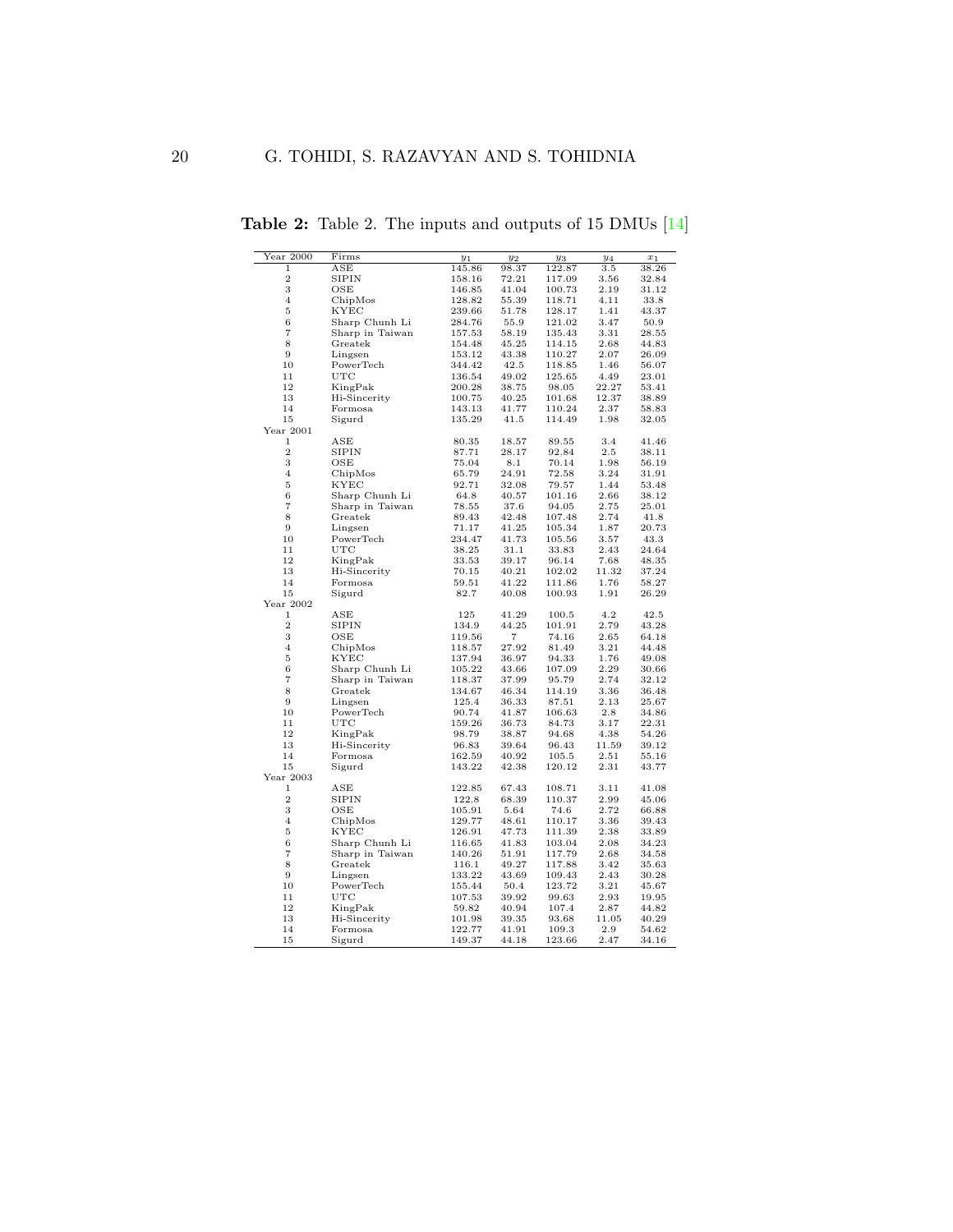Table 3: The optimal solution of model [\(4\)](#page-6-0) and the CEF for the different periods of time

| Period  |                                            | $21^{L*}$ | $\delta^{t*}$ | Cross Efficient Frontier                                       |
|---------|--------------------------------------------|-----------|---------------|----------------------------------------------------------------|
| $t = 1$ | $(0.001114, 0.001438, 0.000100, 0.005368)$ | 0.011271  | 0.000021      | $0.01114y_1 + 0.01438y_2 + 0.001y_3 + 0.05368y_4 = 0.11271x_1$ |
| $t = 2$ | $(0.000169, 0.000348, 0.000100, 0.002857)$ | 0.002038  | 0.000004      | $0.0169y_1 + 0.0348y_2 + 0.01y_3 + 0.2857y_4 = 0.2038x_1$      |
| $t = 3$ | $(0.000100, 0.001074, 0.003807, 0.011319)$ | 0.018549  | 0.000038      | $0.001y_1 + 0.01074y_2 + 0.03807y_3 + 0.11319y_4 = 0.18549x_1$ |
| $t = 4$ | $(0.000473, 0.000932, 0.000100, 0.001462)$ | 0.005130  | 0.000011      | $0.0473y_1 + 0.0932y_2 + 0.01y_3 + 0.1462y_4 = 0.513x_1$       |

Table 4: The cross Malmquist index and Malmquist index of DMUs

| DMU            | Firms           | MI(1,2) | MI(2,3) | MI(3,4) | CM(1,2) | CM(2,3) | CM(3,4) |
|----------------|-----------------|---------|---------|---------|---------|---------|---------|
|                | ASE 0.417       | 1.3004  | 1.1856  | 0.34    | 1.528   | 1.081   | 1.1856  |
| $\overline{2}$ | <b>SIPIN</b>    | 0.469   | 1.17    | 1.057   | 0.4626  | 1.1026  | 1.0916  |
| 3              | OSE             | 0.22    | 0.895   | 0.828   | 0.2683  | 1.0542  | 0.9089  |
| $\overline{4}$ | ChipMos         | 0.573   | 0.892   | 1.451   | 0.5725  | 0.8651  | 1.487   |
| 5              | <b>KYEC</b>     | 0.373   | 1.426   | 1.799   | 0.3936  | 1.3571  | 1.6318  |
| 6              | Sharp Chunh Li  | 0.642   | 1.467   | 0.871   | 0.555   | 1.3838  | 0.891   |
| 7              | Sharp in Taiwan | 0.759   | 0.897   | 1.083   | 0.6813  | 0.8492  | 1.1452  |
| 8              | Greatek         | 0.904   | 1.48    | 1.005   | 0.8049  | 1.3258  | 1.0151  |
| 9              | Lingsen         | 1.035   | 0.756   | 0.983   | 0.8493  | 0.8051  | 0.999   |
| 10             | PowerTech       | 0.732   | 0.729   | 0.999   | 1.0323  | 0.9817  | 0.9863  |
| 11             | UTC             | 0.32    | 2.757   | 1.067   | 0.3835  | 2.3247  | 1.0838  |
| 12             | KingPak         | 0.295   | 1.247   | 0.955   | 0.4265  | 0.8689  | 1.1333  |
| 13             | Hi-Sincerity    | 0.982   | 0.992   | 0.923   | 0.9041  | 0.9688  | 0.9612  |
| 14             | Formosa         | 0.715   | 1.625   | 1.009   | 0.6635  | 1.2704  | 0.9565  |
| 15             | Sigurd          | 0.996   | 0.6     | 1.364   | 0.9322  | 0.7534  | 1.3294  |
| Average        |                 | 0.624   | 1.231   | 1.098   | 0.6231  | 1.1474  | 1.1204  |

made for the other columns of Table 4.

Table 5 shows the cross efficiencies using model [\(2\)](#page-5-0) and CEF. The columns 3, 5, 7 and 9 of the Table 5 show the cross efficiency by using CEF for the time periods 1, 2, 3, and 4, respectively. The columns 4, 6, 8and 10 of Table 5 represent the cross efficiency of DMUs by using model [\(2\)](#page-5-0).

It can be seen that, the cross scores using model [\(2\)](#page-5-0) and the CEF are very close together. For instance, the last row of Table 5 shows the average of the cross efficiency of the DMUs using model [\(2\)](#page-5-0) and the CEF for  $t = 1$  and 3 are the same.

Table 6 illustrates the results of the weight efficiency change (WEC), cross efficiency change (CEC) and cross technical change (CTC) from period t to the period  $t + 1(t = 1, 2, 3)$ , and the averages are shown in the last row of this Table. For example, the cross efficiency change for  $DMU_1$  from period 1 to period 2 is 0.5893, i.e., there is a decrease in cross efficiency for  $DMU_1$  from period 1 to period 2. However, there is an increase in cross efficiency for  $\text{DMU}_1$  from period 2 to period 3.

The numerator and the denominator of WEC component represent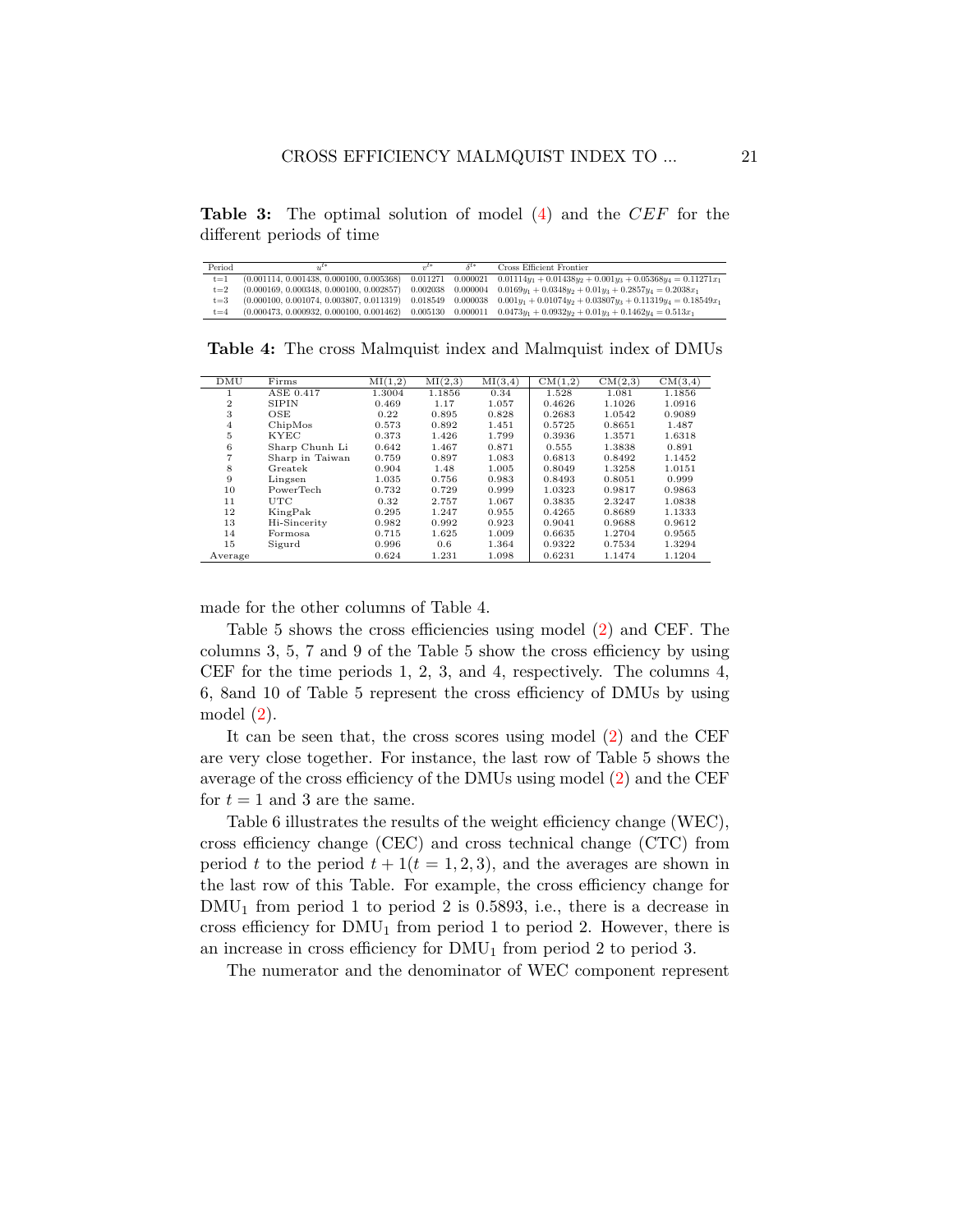|       |                                | $\tilde{I} = 1$ |                                                                                                                                                                                                                                                                   | $z=1$  |                                                                                                                                                                                                                                                                                   | $t = 3$        |       | $t = 4$        |       |
|-------|--------------------------------|-----------------|-------------------------------------------------------------------------------------------------------------------------------------------------------------------------------------------------------------------------------------------------------------------|--------|-----------------------------------------------------------------------------------------------------------------------------------------------------------------------------------------------------------------------------------------------------------------------------------|----------------|-------|----------------|-------|
|       | Firms                          | CE( <i>CEF</i>  | CE(2)                                                                                                                                                                                                                                                             | CE(CEF | CE(2                                                                                                                                                                                                                                                                              | CE( <i>CEF</i> | CE(2) | CE( <i>CEF</i> | CE(2) |
|       | ASE                            |                 |                                                                                                                                                                                                                                                                   | 0.4579 |                                                                                                                                                                                                                                                                                   | 0.6177         | 719.0 |                |       |
|       | SIPIL                          |                 |                                                                                                                                                                                                                                                                   |        |                                                                                                                                                                                                                                                                                   |                |       |                |       |
|       | OSE                            |                 |                                                                                                                                                                                                                                                                   |        |                                                                                                                                                                                                                                                                                   |                |       |                |       |
|       |                                |                 |                                                                                                                                                                                                                                                                   |        |                                                                                                                                                                                                                                                                                   |                |       |                |       |
|       |                                |                 |                                                                                                                                                                                                                                                                   |        |                                                                                                                                                                                                                                                                                   |                |       |                |       |
|       | ChipMos<br>KYEC<br>Sharp Chunh |                 |                                                                                                                                                                                                                                                                   |        |                                                                                                                                                                                                                                                                                   |                |       |                |       |
|       | Sharp in Taiwa                 |                 |                                                                                                                                                                                                                                                                   |        |                                                                                                                                                                                                                                                                                   |                |       |                |       |
|       | Greatek                        |                 |                                                                                                                                                                                                                                                                   |        |                                                                                                                                                                                                                                                                                   |                |       |                |       |
|       | $\frac{1}{2}$                  |                 |                                                                                                                                                                                                                                                                   |        |                                                                                                                                                                                                                                                                                   |                |       |                |       |
|       | Power Tec                      |                 |                                                                                                                                                                                                                                                                   |        |                                                                                                                                                                                                                                                                                   |                |       |                |       |
|       |                                |                 |                                                                                                                                                                                                                                                                   |        |                                                                                                                                                                                                                                                                                   |                |       |                |       |
|       |                                |                 |                                                                                                                                                                                                                                                                   |        |                                                                                                                                                                                                                                                                                   |                |       |                |       |
|       | KingPak<br>Hi-Sincerity        |                 |                                                                                                                                                                                                                                                                   |        |                                                                                                                                                                                                                                                                                   |                |       |                |       |
|       |                                |                 |                                                                                                                                                                                                                                                                   |        |                                                                                                                                                                                                                                                                                   |                |       |                |       |
|       | ${\bf Formosa}$ Sigurd         |                 | $\begin{array}{l} 0.7771\\ 0.08774\\ 0.06874\\ 0.0744\\ 0.0744\\ 0.0744\\ 0.0000\\ 0.0000\\ 0.0000\\ 0.0000\\ 0.0000\\ 0.0000\\ 0.0000\\ 0.0000\\ 0.0000\\ 0.0000\\ 0.0000\\ 0.0000\\ 0.0000\\ 0.0000\\ 0.0000\\ 0.0000\\ 0.0000\\ 0.0000\\ 0.0000\\ 0.0000\\ 0.$ |        | $\begin{smallmatrix} 0.45722 \\ 0.152333 \\ 0.1532335 \\ 0.1532355 \\ 0.1532355 \\ 0.1532555 \\ 0.1532555 \\ 0.1532555 \\ 0.1532555 \\ 0.1532555 \\ 0.1532555 \\ 0.1532555 \\ 0.1532555 \\ 0.1532555 \\ 0.1532555 \\ 0.1532555 \\ 0.1532555 \\ 0.1532555 \\ 0.1532555 \\ 0.15325$ |                |       |                |       |
| Avera |                                |                 |                                                                                                                                                                                                                                                                   |        |                                                                                                                                                                                                                                                                                   |                |       |                |       |

Table 5: The Neutral cross efficiency and its approximation by using the proposed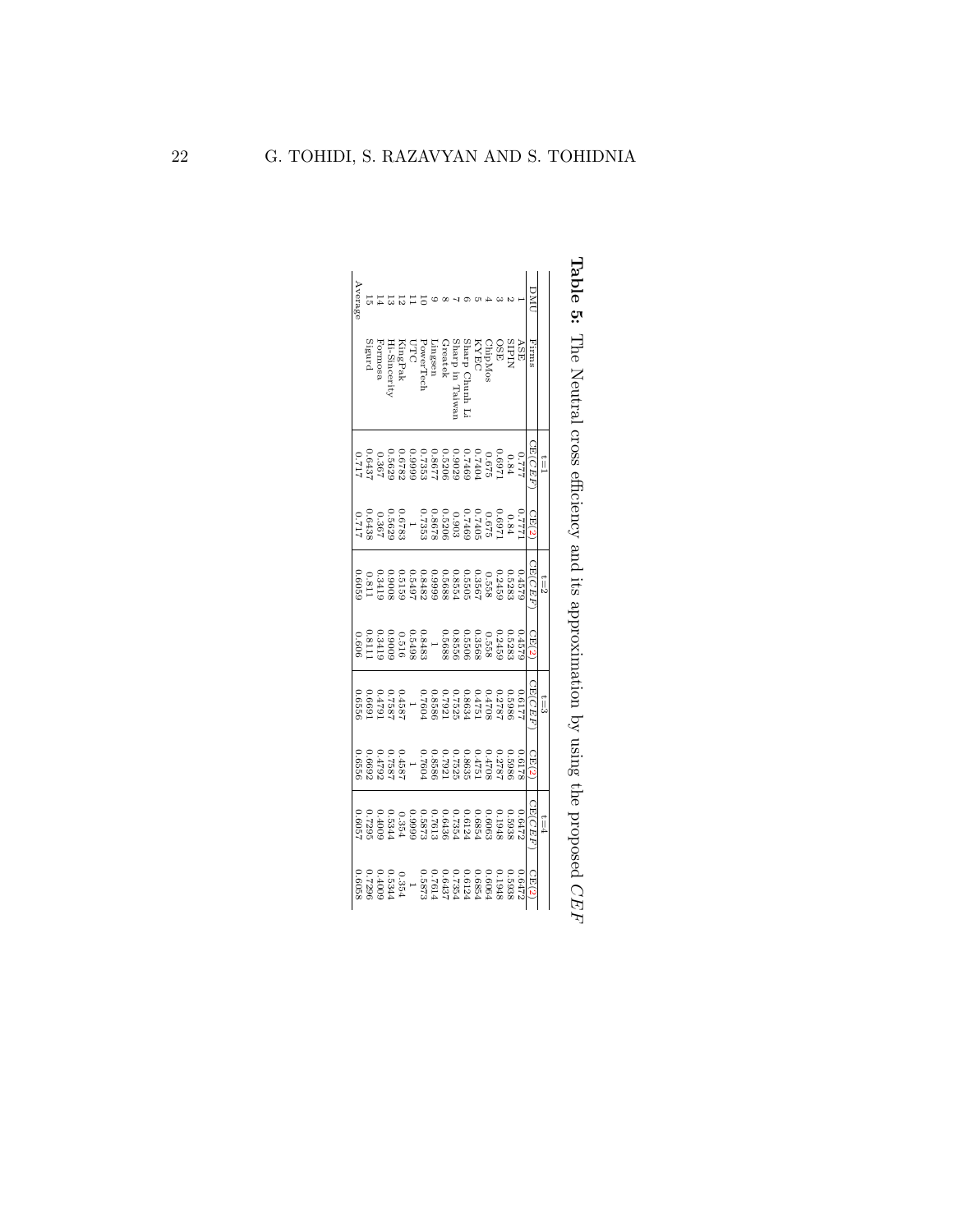the weight efficiency scores of  $\text{DMU}_i$  respectively in time periods t and t+1. As stated in section 3, the weight efficiency score determines the rate of change of the efficiency of  $\text{DMU}_i$  when the proposed common cross weights are assigned to the inputs and outputs instead of the most favorable weights for this DMU. Therefore, according to Table 6 WEC(1,2)=1.0516>1 for DMU<sub>1</sub> indicates that, in period 2 compared to the period 1, the proposed common input/output cross weights were closer to the most favorable input/output weights of  $\text{DMU}_1$ , while  $WEC(3,4)=0.0818<1$  for DMU<sub>1</sub> indicates that the difference between the common cross weights and the most favorable input/output weights of  $DMU_1$  increases from period 3 to period 4. Also,  $WEC(3,4)=1$  for  $\text{DMU}_{11}$  means the difference between the two sets of weights is the same in two periods 3 and 4.

Looking at the average values in Table 6, for example, we can see that the average  $CEC(1,2)$  index of all of the DMUs from the first period to the second period  $(0.8709)$  is lower than their averages  $CM(2,3)$  index from time periods 2 and 3 to time periods 3 and 4, respectively. A similar discussion can be made for the average of the other columns of Table 6.

## 7 Conclusions

The traditional DEA allows each DMU, to select the most advantageous weights in measuring efficiency and this leads to comparison of DMUs on uncommon base. In this paper, we proposed a method based on cross efficiency to generate a common set of weights and determine a common base so called common set of cross weights. Using the optimal solution of the presented model, we defined a hyperplane as the cross efficient frontier. Then some theorems for this concept and the continuation of discussion are presented. The cross efficient frontier was used to introduce a new Malmquist index, the cross Malmquist index and determine the productivity changes. Additionally, weight efficiency, as a new efficiency, and the decomposition of cross efficiency have been introduced. The proposed CM index decomposed into CEC and CTC, and a further decomposition for CEC and CTC have been proposed. An empirical example is used to analyze the proposed method and determine the introduced indices.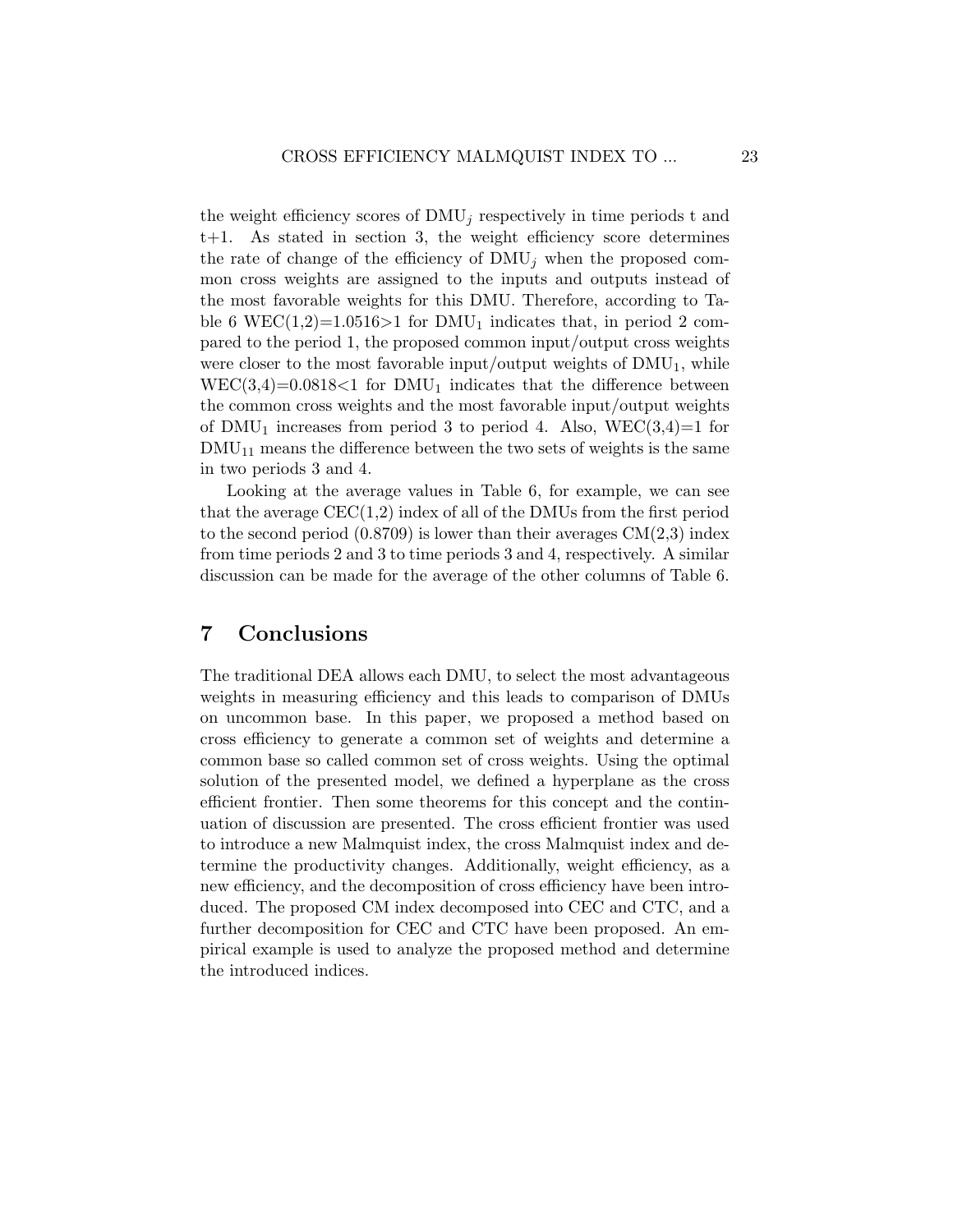|       |                                              |                                                                                                                                                                                                                                                                     | change                                                                                                                                                                                                                                                                                | <b>CTOSS</b>                                                                                                                                                                                                                                                           |                   | pue:                                                                                                                                                                                                                                                                                                | <b>CTOSS</b>                                                                                                                                                                                                                                                     |         |                                                                                                                                                                                                                                                |                                                                                                                                                                                                                                                                                             |
|-------|----------------------------------------------|---------------------------------------------------------------------------------------------------------------------------------------------------------------------------------------------------------------------------------------------------------------------|---------------------------------------------------------------------------------------------------------------------------------------------------------------------------------------------------------------------------------------------------------------------------------------|------------------------------------------------------------------------------------------------------------------------------------------------------------------------------------------------------------------------------------------------------------------------|-------------------|-----------------------------------------------------------------------------------------------------------------------------------------------------------------------------------------------------------------------------------------------------------------------------------------------------|------------------------------------------------------------------------------------------------------------------------------------------------------------------------------------------------------------------------------------------------------------------|---------|------------------------------------------------------------------------------------------------------------------------------------------------------------------------------------------------------------------------------------------------|---------------------------------------------------------------------------------------------------------------------------------------------------------------------------------------------------------------------------------------------------------------------------------------------|
|       |                                              |                                                                                                                                                                                                                                                                     |                                                                                                                                                                                                                                                                                       |                                                                                                                                                                                                                                                                        |                   |                                                                                                                                                                                                                                                                                                     |                                                                                                                                                                                                                                                                  |         |                                                                                                                                                                                                                                                |                                                                                                                                                                                                                                                                                             |
|       | Firms                                        | NEC(1,2)                                                                                                                                                                                                                                                            | NEC(2,3                                                                                                                                                                                                                                                                               | WEC(3,4)                                                                                                                                                                                                                                                               | $\text{BCC}(1,2)$ | CEC(2,3                                                                                                                                                                                                                                                                                             | CEC(3,4                                                                                                                                                                                                                                                          | CTC(1,2 | STC(2,3)                                                                                                                                                                                                                                       | CTC(3,4)                                                                                                                                                                                                                                                                                    |
|       | ASE                                          |                                                                                                                                                                                                                                                                     |                                                                                                                                                                                                                                                                                       |                                                                                                                                                                                                                                                                        |                   |                                                                                                                                                                                                                                                                                                     |                                                                                                                                                                                                                                                                  |         | 0.964                                                                                                                                                                                                                                          |                                                                                                                                                                                                                                                                                             |
|       | SIPIN                                        | $\begin{smallmatrix} 1.0516\\ 0.3511\\ 0.3711\\ 0.3834\\ 0.00571\\ 0.00571\\ 0.00571\\ 0.00572\\ 0.00572\\ 0.00572\\ 0.00572\\ 0.00572\\ 0.00572\\ 0.00572\\ 0.00572\\ 0.00572\\ 0.00572\\ 0.00572\\ 0.00572\\ 0.00572\\ 0.00572\\ 0.00572\\ 0.00572\\ 0.00572\\ 0$ | $\begin{array}{l} 1.13\,04 \\ 1.13\,04 \\ 1.22\,11 \\ 1.23\,10 \\ 1.24\,0 \\ 1.25\,0 \\ 1.26\,0 \\ 1.27\,0 \\ 1.28\,0 \\ 1.29\,0 \\ 1.23\,0 \\ 1.24\,0 \\ 1.24\,0 \\ 1.25\,0 \\ 1.26\,0 \\ 1.27\,0 \\ 1.28\,0 \\ 1.29\,0 \\ 1.29\,0 \\ 1.28\,0 \\ 1.29\,0 \\ 1.29\,0 \\ 1.29\,0 \\ 1$ | $\begin{smallmatrix}0.0818\\0.07237\\0.07237\\0.03721\\0.03821\\0.03936\\0.03955\\0.03955\\0.0397\\0.0397\\0.0397\\0.03924\\0.03924\\0.03924\\0.03924\\0.03924\\0.03924\\0.03924\\0.03924\\0.03924\\0.03924\\0.03924\\0.03924\\0.03924\\0.03924\\0.03924\\0.03924\\0.$ |                   | $\begin{smallmatrix} 1.11 & 33 & 39 & 11 \\ 1.11 & 1.3 & 33 & 52 \\ 1.11 & 1.3 & 1.3 & 6 \\ 1.11 & 1.3 & 1.5 & 6 \\ 1.11 & 1.3 & 1.5 & 6 \\ 1.11 & 1.3 & 1.5 & 6 \\ 1.11 & 1.4 & 1.5 & 6 \\ 1.11 & 1.5 & 1.5 & 6 \\ 1.5 & 1.5 & 1.5 & 6 \\ 1.6 & 1.5 & 1.5 & 6 \\ 1.7 & 1.5 & 1.5 & 6 \\ 1.7 & 1.5$ | $\begin{smallmatrix}1.0477\\ 1.048888\\ 0.060888\\ 0.071447709\\ 0.071771\\ 0.071771\\ 0.071771\\ 0.071771\\ 0.071771\\ 0.071771\\ 0.071771\\ 0.071771\\ 0.071771\\ 0.071771\\ 0.071771\\ 0.071771\\ 0.071771\\ 0.071771\\ 0.071771\\ 0.071771\\ 0.071771\\ 0.0$ |         | $\begin{smallmatrix} &0.9731\\ &1.10333\\ &0.92543\\ &0.92543\\ &0.936552\\ &0.936552\\ &0.93777\\ &0.93777\\ &0.93777\\ &0.93777\\ &0.93977\\ &0.99977\\ &0.99977\\ &0.99979\\ &0.99979\\ &0.99979\\ &0.99979\\ &0.99979\\ \end{smallmatrix}$ |                                                                                                                                                                                                                                                                                             |
|       |                                              |                                                                                                                                                                                                                                                                     |                                                                                                                                                                                                                                                                                       |                                                                                                                                                                                                                                                                        |                   |                                                                                                                                                                                                                                                                                                     |                                                                                                                                                                                                                                                                  |         |                                                                                                                                                                                                                                                |                                                                                                                                                                                                                                                                                             |
|       |                                              |                                                                                                                                                                                                                                                                     |                                                                                                                                                                                                                                                                                       |                                                                                                                                                                                                                                                                        |                   |                                                                                                                                                                                                                                                                                                     |                                                                                                                                                                                                                                                                  |         |                                                                                                                                                                                                                                                |                                                                                                                                                                                                                                                                                             |
|       | KYÉC<br>Sharp Chunh Li<br>Sharp in Taiwan    |                                                                                                                                                                                                                                                                     |                                                                                                                                                                                                                                                                                       |                                                                                                                                                                                                                                                                        |                   |                                                                                                                                                                                                                                                                                                     |                                                                                                                                                                                                                                                                  |         |                                                                                                                                                                                                                                                | $\begin{array}{c} 1.11005 \\ 1.1111 \\ 1.1126 \\ 1.1136 \\ 1.1126 \\ 1.1136 \\ 1.1136 \\ 1.1136 \\ 1.1136 \\ 1.1136 \\ 1.1136 \\ 1.1136 \\ 1.1136 \\ 1.1136 \\ 1.1136 \\ 1.1136 \\ 1.1136 \\ 1.1136 \\ 1.1136 \\ 1.1136 \\ 1.1136 \\ 1.1136 \\ 1.1136 \\ 1.1131 \\ 1.1131 \\ 1.1131 \\ 1.1$ |
|       |                                              |                                                                                                                                                                                                                                                                     |                                                                                                                                                                                                                                                                                       |                                                                                                                                                                                                                                                                        |                   |                                                                                                                                                                                                                                                                                                     |                                                                                                                                                                                                                                                                  |         |                                                                                                                                                                                                                                                |                                                                                                                                                                                                                                                                                             |
|       |                                              |                                                                                                                                                                                                                                                                     |                                                                                                                                                                                                                                                                                       |                                                                                                                                                                                                                                                                        |                   |                                                                                                                                                                                                                                                                                                     |                                                                                                                                                                                                                                                                  |         |                                                                                                                                                                                                                                                |                                                                                                                                                                                                                                                                                             |
|       | Greatek                                      |                                                                                                                                                                                                                                                                     |                                                                                                                                                                                                                                                                                       |                                                                                                                                                                                                                                                                        |                   |                                                                                                                                                                                                                                                                                                     |                                                                                                                                                                                                                                                                  |         |                                                                                                                                                                                                                                                |                                                                                                                                                                                                                                                                                             |
|       | Lingsen                                      |                                                                                                                                                                                                                                                                     |                                                                                                                                                                                                                                                                                       |                                                                                                                                                                                                                                                                        |                   |                                                                                                                                                                                                                                                                                                     |                                                                                                                                                                                                                                                                  |         |                                                                                                                                                                                                                                                |                                                                                                                                                                                                                                                                                             |
|       | Power Tech                                   |                                                                                                                                                                                                                                                                     |                                                                                                                                                                                                                                                                                       |                                                                                                                                                                                                                                                                        |                   |                                                                                                                                                                                                                                                                                                     |                                                                                                                                                                                                                                                                  |         |                                                                                                                                                                                                                                                |                                                                                                                                                                                                                                                                                             |
|       |                                              |                                                                                                                                                                                                                                                                     |                                                                                                                                                                                                                                                                                       |                                                                                                                                                                                                                                                                        |                   |                                                                                                                                                                                                                                                                                                     |                                                                                                                                                                                                                                                                  |         |                                                                                                                                                                                                                                                |                                                                                                                                                                                                                                                                                             |
|       |                                              |                                                                                                                                                                                                                                                                     |                                                                                                                                                                                                                                                                                       |                                                                                                                                                                                                                                                                        |                   |                                                                                                                                                                                                                                                                                                     |                                                                                                                                                                                                                                                                  |         |                                                                                                                                                                                                                                                |                                                                                                                                                                                                                                                                                             |
|       |                                              |                                                                                                                                                                                                                                                                     |                                                                                                                                                                                                                                                                                       |                                                                                                                                                                                                                                                                        |                   |                                                                                                                                                                                                                                                                                                     |                                                                                                                                                                                                                                                                  |         |                                                                                                                                                                                                                                                |                                                                                                                                                                                                                                                                                             |
|       |                                              |                                                                                                                                                                                                                                                                     |                                                                                                                                                                                                                                                                                       |                                                                                                                                                                                                                                                                        |                   |                                                                                                                                                                                                                                                                                                     |                                                                                                                                                                                                                                                                  |         |                                                                                                                                                                                                                                                |                                                                                                                                                                                                                                                                                             |
|       | KingPak<br>Hi-Sincerity<br>Formosa<br>Sigurd |                                                                                                                                                                                                                                                                     |                                                                                                                                                                                                                                                                                       |                                                                                                                                                                                                                                                                        |                   |                                                                                                                                                                                                                                                                                                     |                                                                                                                                                                                                                                                                  |         |                                                                                                                                                                                                                                                |                                                                                                                                                                                                                                                                                             |
| Avera |                                              |                                                                                                                                                                                                                                                                     |                                                                                                                                                                                                                                                                                       |                                                                                                                                                                                                                                                                        |                   |                                                                                                                                                                                                                                                                                                     |                                                                                                                                                                                                                                                                  |         |                                                                                                                                                                                                                                                |                                                                                                                                                                                                                                                                                             |

|   | 1                                                            |
|---|--------------------------------------------------------------|
|   | $\frac{1}{2}$                                                |
|   | ξ                                                            |
| l | j                                                            |
|   | :<br>גוני                                                    |
|   | 3                                                            |
|   | שנש שנש פי                                                   |
|   |                                                              |
|   |                                                              |
|   | - ChromeDic conner Chicago cochanances chromeDic Children Co |
|   | ì                                                            |
|   | j<br>$\frac{1}{2}$                                           |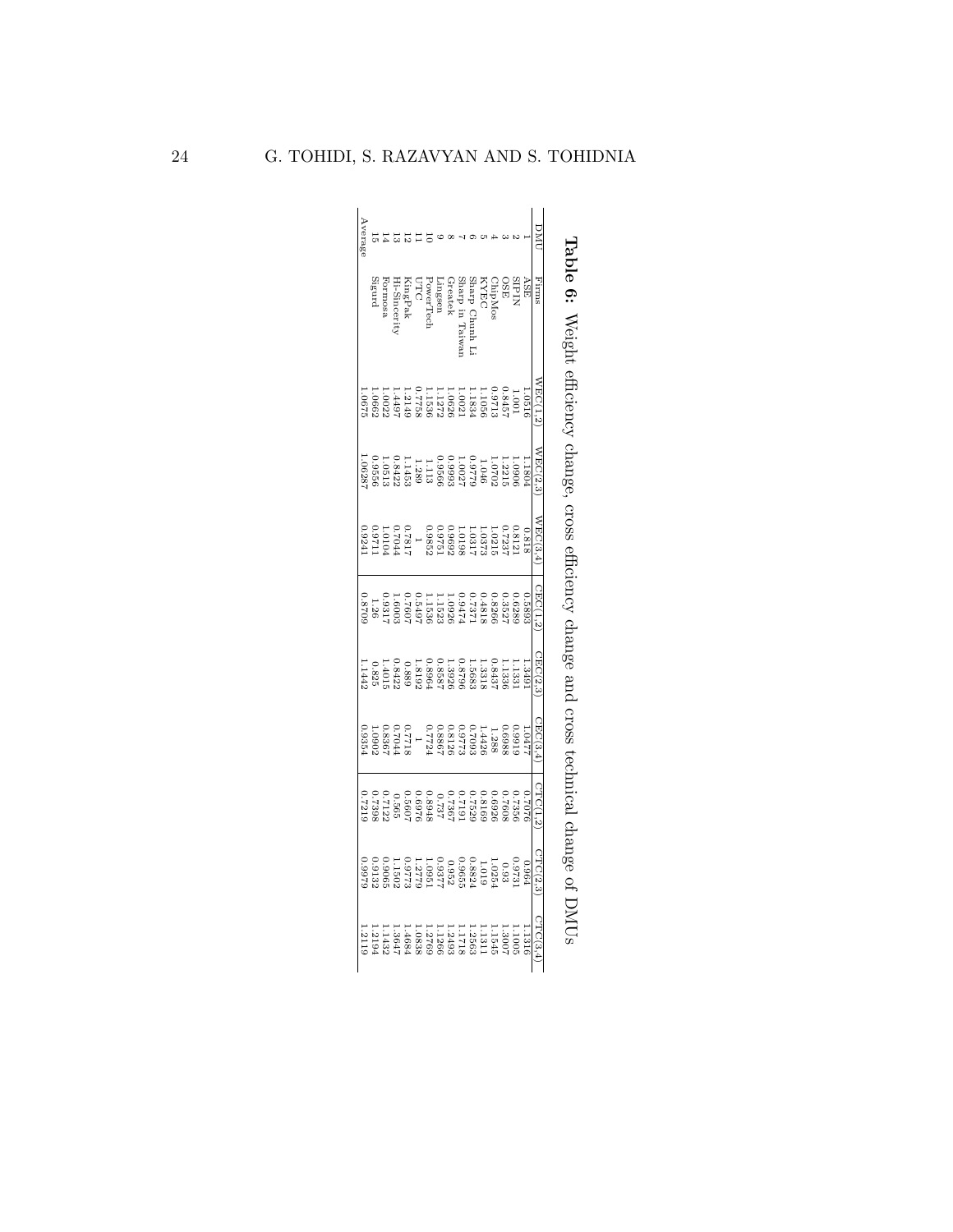We saw in some situations the productivity change using the cross and technical efficient frontiers are not the same. The productivity change discussed using the cross efficiency for the case of the CRS. The idea is applicable to the variable returns-to-scale case. In that case, the various kinds of decomposition of the CM index can be obtained. A global CEF, global CM index and its decompositions can be defined using the cross efficiency for inputs and outputs on all of the periods of time.

## References

- <span id="page-24-1"></span>[1] T. R. Anderson, K. B. Hollingsworth, and L. B. Unman, The fixed weighting nature of a cross-evaluation model. Journal of Productivity Analysis, 18 (2002), 249-255.
- <span id="page-24-5"></span>[2] B. M. Balk, Malmquist productivity indexes and Fisher ideal indexes: Comment, Economic Journal, 103 (1993), 680-682.
- <span id="page-24-4"></span>[3] B. M. Balk, Productivity indices for a revenue constrained firm, in: R. Fare, S. Grosskopf, R.R. Russell (Eds.), Index Numbers: Essays in Honour ofSten Malmquist, Kluwer Academic Publishers, Boston, (1998), 91-126.
- <span id="page-24-6"></span>[4] B. M. Balk, Scale efficiency and productivity change, Journal of Productivity Analysis, 87 (5) (2001), 159-183.
- <span id="page-24-2"></span>[5] D. W. Caves, L. R. Christensen, and W. E. Diewert, Multilateral comparisons of output, input, and productivity using superlative index numbers, The Economic Journal, 92 (1982), 73-86.
- <span id="page-24-0"></span>[6] A. Charnes, W. W. Cooper, and E. Rhodes, Measuring the efficiency of decision making units, European Journal of Operational Research, 2 (1978), 429-44.
- <span id="page-24-3"></span>[7] T. J. Coelli and D. S. P. Rao, Total sector productivity growth in agriculture: a Malmquist index analysis of 93 countries, 1980-2000, Agricultural Econometrics, 32 (2005), 115-134.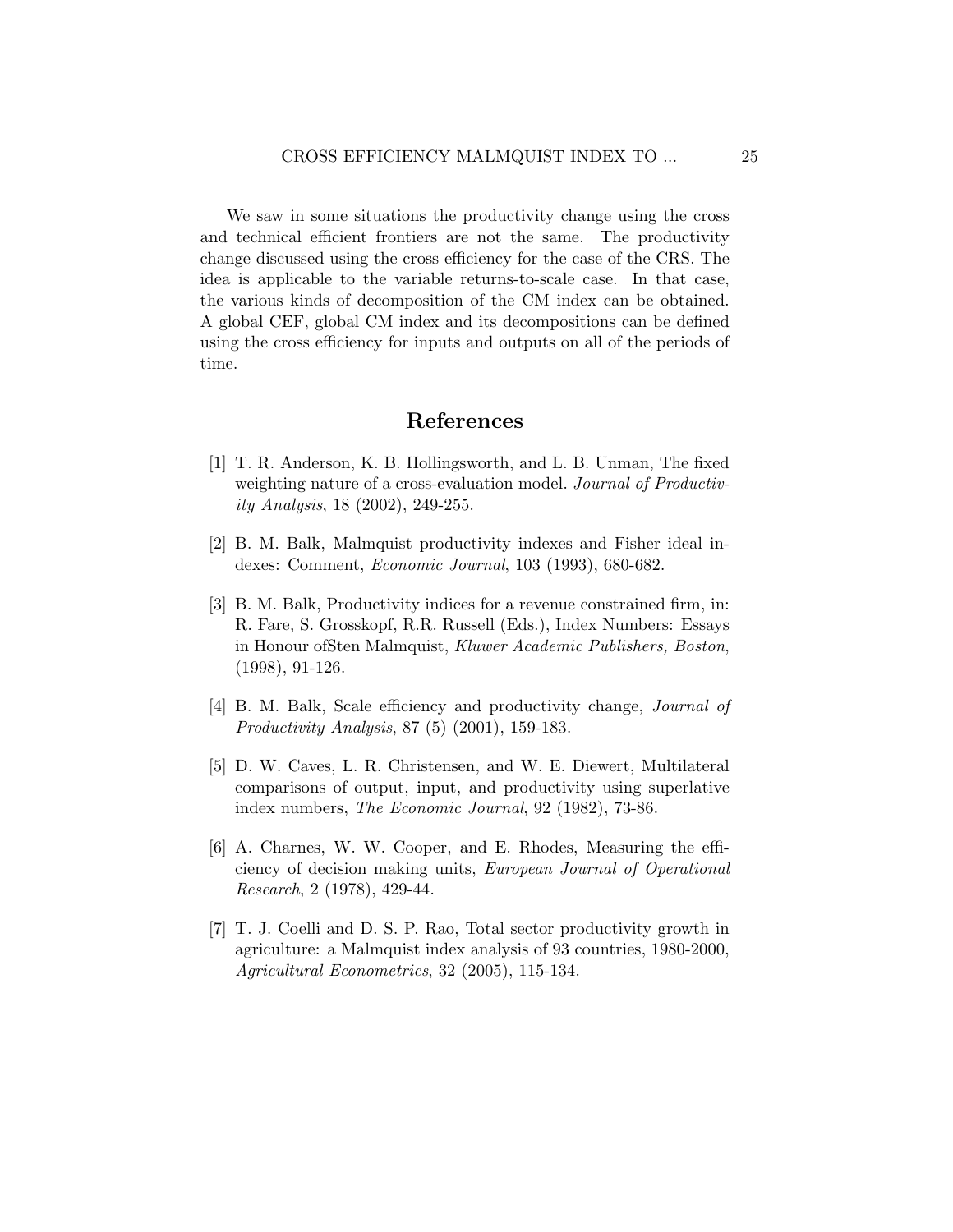- <span id="page-25-2"></span>[8] W. D. Cook, Y. Roll, and A. Kazakov, A DEA model for measuring the relative efficiencies of highway maintenance patrols, INFOR, 28 (2) (1990), 113-124.
- <span id="page-25-7"></span>[9] W. W. Cooper, L. M. Seiford, and K. Tone, Introduction to Data Envelopment Analysis and Its Uses: With DEA-Solver Software and References, Second Edition, Springer (2007).
- <span id="page-25-1"></span>[10] J. R. Doyle and R. H. Green, Cross-evaluation in DEA: improving discrimination among DMUs, INFOR, 3 (1995), 205-222.
- <span id="page-25-0"></span>[11] J. R. Doyle and R. H. Green, Efficiency and cross-efficiency in DEA: derivations, meanings and uses, Journal of the Operations Research Society, 5 (1994), 567-578.
- <span id="page-25-8"></span>[12] R. Färe, S. Grosskopf, B. Lindgren, and P. Roos, Productivity developments in Swedish hospitals: A Malmquist output index approach, Discussion Paper No. 89-3, Southern Illinois University, Illinois, USA (1989).
- <span id="page-25-4"></span>[13] R. Färe, S. Grosskopf, M. Norris, and Z. Zhang, Productivity growth, Technical progress, and efficiency change in industrializd countries, The American Economic Review, 84 (1994), 66-83.
- <span id="page-25-9"></span>[14] F. H. Franklin Liu and P. H. Wang, DEA Malmquist productivity measure: Taiwanese semiconductor companies, International Journal of Production Economics, 112 (2008), 367-379.
- <span id="page-25-3"></span>[15] I. Guzman and C. Reverte, Productivity and efficiency change and shareholder value: evidence from the Spanish banking sector, Applied Economics, 40 (2008), 2033-2040.
- <span id="page-25-6"></span>[16] Y. Han, Z. Geng, X. Gu, and Z. Wang, Performance analysis of China Ethylene plants by measuring Malmquist production efficiency based on an improved data envelopment analysis crossmodel. Industrial  $\mathcal C$  Engineering Chemistry Research, 54 (2015), 272-284.
- <span id="page-25-5"></span>[17] C. Kao, Malmquist productivity index based on common-weights DEA: The case of Taiwan forests after reorganization, Omega, 38 (2010), 484-491.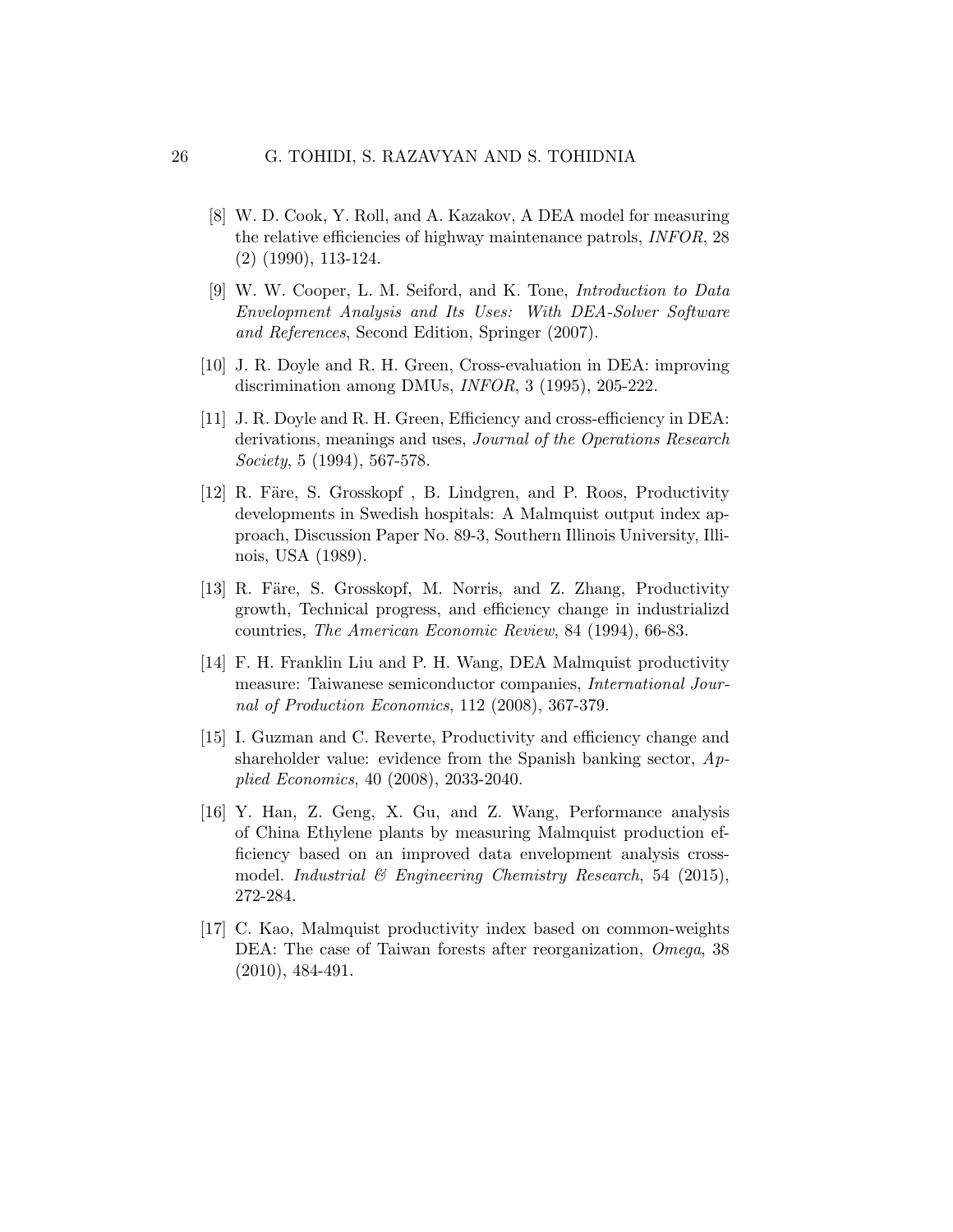- <span id="page-26-4"></span>[18] N. Maniadakis and E. Thanassoulis, A cost Malmquist productivity index, European Journal of Operational Research, 154 (2004), 396- 409.
- <span id="page-26-8"></span>[19] C. Parkan, J. Wangb, D. Wuc, and G. Wei, Data envelopment analysis based on maximin relative efficiency criterion, Computers & Operations Research, 39 (2012), 2478-2487.
- <span id="page-26-2"></span>[20] J. T. Pastor and C. A. K. Lovell, A global Malmquist productivity index, Economics Letters, 88 (2) (2005), 266-271.
- <span id="page-26-3"></span>[21] M. C. A. S. Portela and E. Thanassoulis, A circular Malmquist-type index for measuring productivity, Aston Business School research papers; No. 0802, Aston University, UK Working Paper RP, (2008).
- <span id="page-26-10"></span>[22] S. C. Ray and E. Desli, Productivity growth, technical progress, and efficiency change in industerial countries: comment, The American Economic Review, 87 (5) (1997), 1033-1039.
- <span id="page-26-1"></span>[23] Y. Roll, W. D. Cook, and B. Golany, Controlling factor weights in data envelopment analysis, IIE Transactions, 23 (1991), 2-9.
- <span id="page-26-9"></span>[24] R. W. Shephard, Theory of Cost and Production Functions, Princeton University Press, Princeton, USA (1970).
- <span id="page-26-7"></span>[25] G. Tohidi and S. Razavyan, A circular global profit Malmquist productivity index in data envelopment analysis, Applied Mathematical Modelling, 37 (2013), 216-227.
- <span id="page-26-6"></span>[26] G. Tohidi, S. Razavyan, and S. Tohidnia, A global cost Malmquist productivity index using data envelopment analysis, Journal of the Operational Research Society, 63 (2012), 72-78.
- <span id="page-26-5"></span>[27] G. Tohidi, S. Razavyan, and S. Tohidnia, A profit Malmquist productivity index, Journal of Industrial Engineering International, 6 (2010), 23-30.
- <span id="page-26-0"></span>[28] Y. M. Wang and K. S. Chin, A neutral DEA model for crossefficiency evaluation and its extension, Expert System with Application, 37 (2010), 3666-3675.